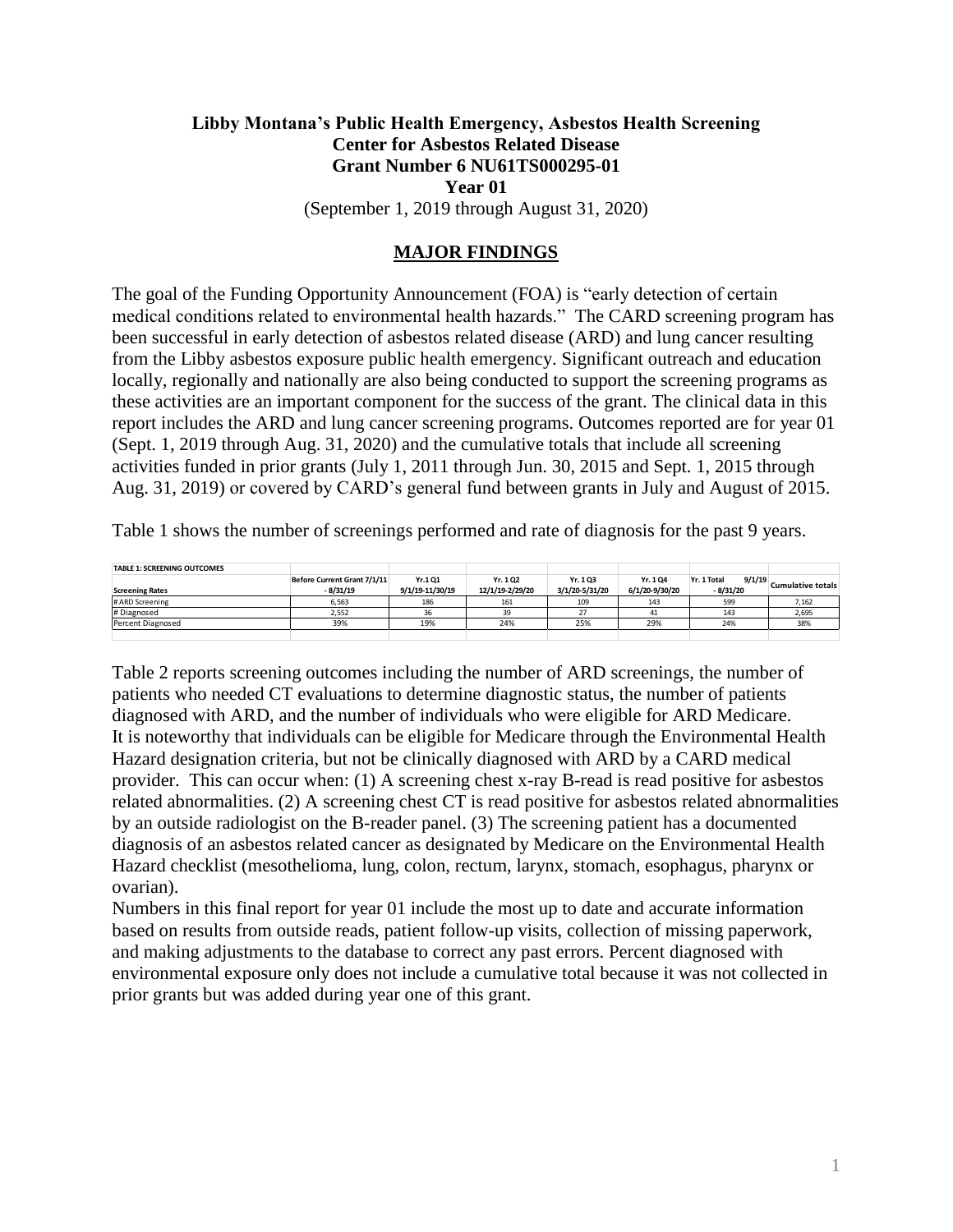| <b>TABLE 2: SCREENING OUTCOMES</b>         |                              |                 |                 |                |                |                       |                          |
|--------------------------------------------|------------------------------|-----------------|-----------------|----------------|----------------|-----------------------|--------------------------|
|                                            | Before Current Grant 7/1/11- | Yr.101          | Yr. 102         | Yr. 103        | Yr. 104        | 9/1/19<br>Yr. 1 Total | <b>Cumulative totals</b> |
| <b>Screening Outcomes</b>                  | 8/31/19                      | 9/1/19-11/30/19 | 12/1/19-2/29/20 | 3/1/20-5/31/20 | 6/1/20-9/30/20 | - 8/31/20             |                          |
| # ARD screenings                           | 6.563                        | 186             | 161             | 109            | 143            | 599                   | 7.162                    |
| # CT diagnostic appointments               | 4.229                        | 88              | 86              | 53             | 80             | 307                   | 4,536                    |
| # ARD diagnosed                            | 2.552                        | 36              | 39              | 27             |                | 143                   | 2,695                    |
| # ARD Medicare eligible                    | 2.880                        | 48              | 45              | 29             | 44             | 166                   | 3,046                    |
| % diagnosed w/ environmental exposure only | not collected                | 86%             | 74%             | 85%            | 79%            | 85%                   | not collected            |
|                                            |                              |                 |                 |                |                |                       |                          |

### **GOALS/OBJECTIVES**

### **Goal 1: Provide Medical Screening in the Libby Area and Across the Nation**

### **Asbestos Related Disease Screening in Libby and Across the Nation:**

In the screening tables, other than table 3 below which describes types of screening appointments, both in Libby and long distance data are combined and summarized unless specifically stated in a line within the table.

It is noteworthy that only 599 screenings were completed during year 01. This is a decrease from past years as well as a decrease from what was originally budgeted. This decrease was related to the COVID-19 pandemic. CARD was forced to close for nearly six weeks along with many other businesses in the state and around the country during this time. Upon reopening precautions were implemented which limited the number of people seen in the clinic to facilitate social distancing and sanitization procedures. The number of new screenings also dropped to 42% (252) of the 599 screenings done in year 01. Historically, new screenings have accounted for over half of the screening program's participation. This change was also related to COVID-19 since rescreening appointments were prescheduled and took up more of the limited patient schedule slots than in previous years.

Another new metric that is being reported as part of this grant is the number of past screeners diagnosed with ARD seen for follow-up. This number relates to long-term impacts of the grant which leads to ongoing health monitoring and support for those diagnosed with ARD.

| TABLE 3: TYPES OF SCREENING APPOINTMENTS AND DIAGNOSIS RATES |                                         |                           |                            |                           |                           |                                   |                          |
|--------------------------------------------------------------|-----------------------------------------|---------------------------|----------------------------|---------------------------|---------------------------|-----------------------------------|--------------------------|
| <b>Appointment Type</b>                                      | Before Current Grant 7/1/11-<br>8/31/19 | Yr.101<br>9/1/19-11/30/19 | Yr. 102<br>12/1/19-2/29/20 | Yr. 103<br>3/1/20-5/31/20 | Yr. 104<br>6/1/20-9/30/20 | Yr. 1 Total<br>$9/1/19 - 8/31/20$ | <b>Cumulative totals</b> |
| # screenings                                                 | 6.563                                   | 186                       | 161                        | 109                       | 143                       | 599                               | 7.162                    |
| # new screening patients                                     | 4.806                                   | 59                        | 71                         | 50                        | 72                        | 252                               | 5.058                    |
| # rescreenings                                               | 1.757                                   | 127                       | 90                         | 59                        | 71                        | 347                               | 2.104                    |
| # Lincoln County, MT residents                               | 3,366                                   | 86                        | 89                         | 63                        | 72                        | 310                               | 3.676                    |
| #LDS eligible screenings done in clinic                      | 2.679                                   | 45                        | 15                         | 10                        | 44                        | 114                               | 2.793                    |
| # of LDS patients                                            | 519                                     | 36                        | 48                         | 27                        | 14                        | 125                               | 644                      |
| # in clinic appointments (includes both visits)              | 9.445                                   | 214                       | 168                        | 115                       | 183                       | 680                               | 10,125                   |
| #LDS appointments (includes both visits)                     | 1,347                                   | 60                        | 79                         | 46                        | 41                        | 226                               | 1.573                    |
| Consented for TAR registry                                   | 5.015                                   | 149                       | 127                        | 91                        | 116                       | 483                               | 5.498                    |
| Consented to notify PCP of screening results                 | not collected                           | 153                       | 127                        | 90                        | 109                       | 479                               | not collected            |
| # past screeners diagosed with ARD seen for f/u              | not collected                           | 683                       | 590                        | 465                       | 812                       | 2550                              | not collected            |
|                                                              |                                         |                           |                            |                           |                           |                                   |                          |

Table 4 summarizes demographic information for screening program participants.

|                 | <b>TABLE 4: DEMOGRAPHICS OF SCREENING PARTICIPANTS</b> |                 |                 |                |                |                       |                          |
|-----------------|--------------------------------------------------------|-----------------|-----------------|----------------|----------------|-----------------------|--------------------------|
|                 | Before Current Grant 7/1/11-                           | Yr.101          | Yr. 1 Q2        | Yr. 103        | Yr. 104        | 9/1/19<br>Yr. 1 Total | <b>Cumulative totals</b> |
| Demographics    | 8/31/19                                                | 9/1/19-11/30/19 | 12/1/19-2/29/20 | 3/1/20-5/31/20 | 6/1/20-9/30/20 | $-8/31/20$            |                          |
| # screenings    | 6,563                                                  | 186             | 161             | 109            | 143            | 599                   | 7,162                    |
| #females        | 3,448                                                  | 113             | 96              | 56             | 90             | 355                   | 3,803                    |
| # males         | 3.115                                                  | 73              | 65              | 53             | 53             | 244                   | 3,359                    |
| # under age 35  | 351                                                    |                 |                 |                | 13             | 27                    | 378                      |
| # between 35-49 | 1.289                                                  | 32              | 34              | 22             | 28             | 116                   | 1,405                    |
| #between 50-64  | 3.279                                                  | 86              | 80              | 55             | 73             | 294                   | 3.573                    |
| # age 65+       | 1.644                                                  | 62              | 40              | 31             | 29             | 162                   | 1,806                    |
|                 |                                                        |                 |                 |                |                |                       |                          |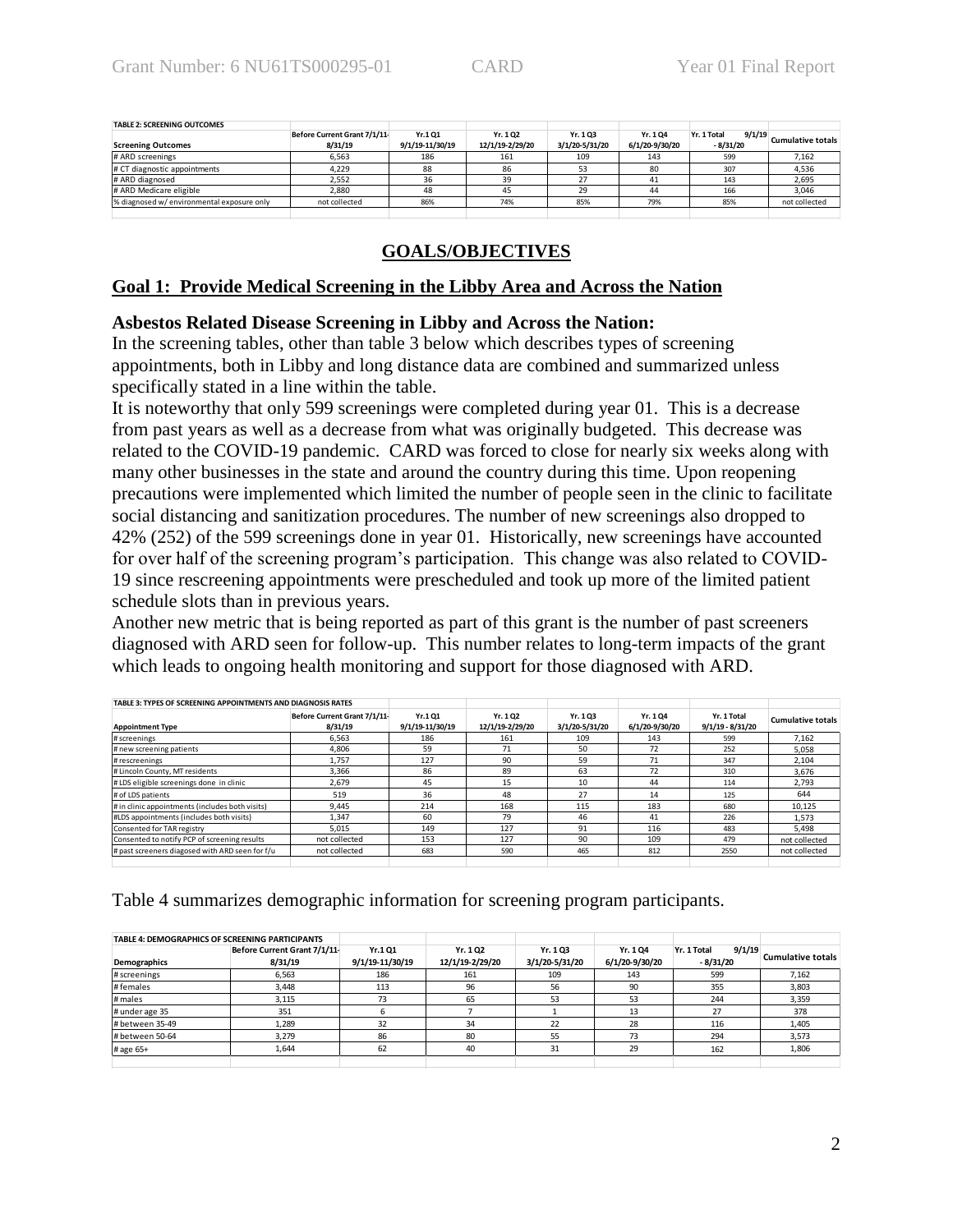In Table 5, clinical findings of ARD screening are summarized. The number of symptomatic participants refers to CARD's medical provider's documentation of patient reported respiratory symptoms that may be asbestos related. This information was used in clinical decision making to determine whether a CT scan should be performed. BMI recording was added in year 01 and not recorded previously.

|                               | TABLE 5: CARD CLINICAL FINDINGS ASSOCIATED WITH ASBESTOS RELATED DISEASE |                            |                             |                            |                            |                                   |                          |
|-------------------------------|--------------------------------------------------------------------------|----------------------------|-----------------------------|----------------------------|----------------------------|-----------------------------------|--------------------------|
| <b>CARD Clinical Findings</b> | Before Current Grant 7/1/11-<br>8/31/19                                  | Yr.1 Q1<br>9/1/19-11/30/19 | Yr. 1 Q2<br>12/1/19-2/29/20 | Yr. 1 Q3<br>3/1/20-5/31/20 | Yr. 1 Q4<br>6/1/20-9/30/20 | Yr. 1 Total<br>$9/1/19 - 8/31/20$ | <b>Cumulative totals</b> |
| #screenings                   | 6,563                                                                    | 186                        | 161                         | 109                        | 143                        | 599                               | 7,162                    |
| #symptomatic                  | 4,408                                                                    | 106                        | 108                         | 68                         | 99                         | 381                               | 4,789                    |
| # abnormal spirometry         | 1.699                                                                    | 47                         | 48                          | 37                         | 39                         | 171                               | 1.870                    |
| # abnormal BMI (>30)          | not collected                                                            | 81                         | 60                          | 48                         | 59                         | 248                               | not collected            |
| # CXRs completed              | 6,361                                                                    | 182                        | 160                         | 109                        | 141                        | 592                               | 6,953                    |
| # no CXR done                 | 202                                                                      | 4                          |                             | 0                          | $\overline{\phantom{a}}$   | 7                                 | 209                      |
| # abnormal CXR (CARD)         | 394                                                                      | $\rightarrow$              | 5                           | $\overline{\phantom{a}}$   | 3                          | 17                                | 411                      |
| pleural only                  | 356                                                                      | -                          | 4                           |                            | 3                          | 15                                | 371                      |
| interstitial only             | 19                                                                       |                            | $\Omega$                    |                            | $\Omega$                   |                                   | 20                       |
| both                          | 19                                                                       | $\Omega$                   |                             | 0                          | $\Omega$                   |                                   | 20                       |
| # CTs completed               | 4.229                                                                    | 88                         | 86                          | 53                         | 80                         | 307                               | 4,536                    |
| # abnormal CT (CARD)          | 2.525                                                                    | 36                         | 39                          | 27                         | 41                         | 143                               | 2.668                    |
| pleural only                  | 1.988                                                                    | 27                         | 38                          | 21                         | 36                         | 122                               | 2,110                    |
| interstitial only             | 12                                                                       |                            | $\Omega$                    | 3                          |                            | 5                                 | 17                       |
| both                          | 525                                                                      | 8                          |                             | 3                          | 4                          | 16                                | 541                      |
|                               |                                                                          |                            |                             |                            |                            |                                   |                          |

In Table 6: Masses identified are reported instead of confirmed cancers. This is done because CARD refers patients with significant findings to specialists for appropriate follow-up, and it is not known whether a cancer diagnosis was made unless patients choose to share their medical records with CARD. Focal opacities are common in screening studies and their prevalence is well documented in literature. Only a small percentage of them turn out to be cancers, but they are tracked in our database so that we can follow them in future screenings or ongoing care if they were diagnosed with ARD. If the focal opacity is greater than 6 mm, the individual is between 55-84 years of age, and they have a 20 pack year smoking history, then they qualify for lung cancer screening. These criteria have been updated from prior grants which used 4 mm focal opacities as part of the lung cancer screening eligibility criteria rather than 6 mm. The update was made to remain consistent with updated Fleischner Society recommendations. Lung masses reported in this table do not include lung cancers identified through the lung cancer screening program. Also new to this grant are numbers collected on verified cancers, incidental findings, specialist referrals, and depression follow-ups. These are all important follow-up/ outcome activities related to asbestos health screening.

| TABLE 6: SIGNIFICANT FINDINGS IDENTIFIED THROUGH ARD SCREENING |                                               |                           |                            |                           |                           |                                   |                          |
|----------------------------------------------------------------|-----------------------------------------------|---------------------------|----------------------------|---------------------------|---------------------------|-----------------------------------|--------------------------|
| <b>Significant Findings</b>                                    | <b>Before Current Grant</b><br>7/1/11-8/31/19 | Yr.101<br>9/1/19-11/30/19 | Yr. 102<br>12/1/19-2/29/20 | Yr. 103<br>3/1/20-5/31/20 | Yr. 104<br>6/1/20-9/30/20 | Yr. 1 Total<br>$9/1/19 - 8/31/20$ | <b>Cumulative totals</b> |
| # lung masses                                                  | 57                                            |                           |                            |                           | 0                         |                                   | 63                       |
| # thyroid masses                                               | 22                                            | n                         |                            |                           | 0                         |                                   | 22                       |
| # kidney masses                                                | 23                                            | n                         |                            | $\Omega$                  | n                         |                                   | 23                       |
| # breast masses                                                | 19                                            | n                         |                            |                           | $\Omega$                  |                                   | 20                       |
| # other masses                                                 | 52                                            | n                         |                            |                           | <sup>n</sup>              |                                   | 53                       |
| Total # masses identified                                      | 173                                           |                           |                            |                           |                           |                                   | 181                      |
| # focal opacities                                              | 1.123                                         | 51                        | 40                         | 28                        | 40                        | 159                               | 1.282                    |
| # cancers verified possibly asbestos related                   | not collected                                 | я                         |                            | $\Omega$                  |                           | 14                                | not collected            |
| # participants w/ incidental findings                          | not collected                                 | 13                        |                            | 45                        | 52                        | 252                               | not collected            |
| # specialist referrals                                         | not collected                                 |                           |                            |                           | 0                         |                                   | not collected            |
| # depression follow-ups completed                              | not collected                                 | 65                        | 41                         | 34                        | 50                        | 190                               | not collected            |
|                                                                |                                               |                           |                            |                           |                           |                                   |                          |

### **Fecal Occult Blood Testing:**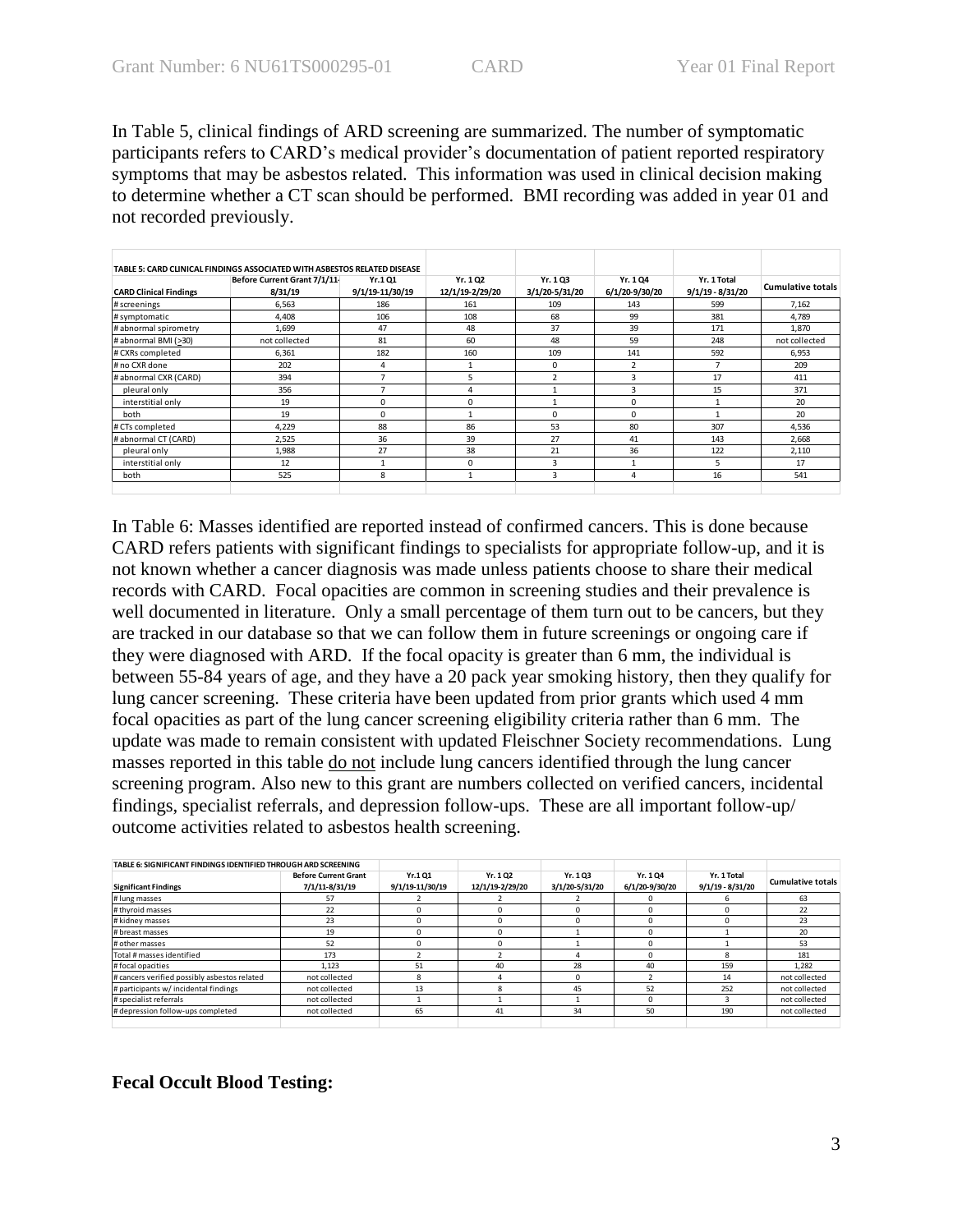Fecal occult blood testing (FOBT) was offered to all screening participants between the ages of 50-75. If a patient had regularly scheduled colonoscopies or was not interested in participating they declined the FOBT. Half of all FOBTs given were returned during year 01.

| TABLE 7: FECAL OCCULT BLOOD TESTING FOR EARLY DETECTION OF COLON CANCER. |                                        |                           |                                |                           |                            |                                   |                   |
|--------------------------------------------------------------------------|----------------------------------------|---------------------------|--------------------------------|---------------------------|----------------------------|-----------------------------------|-------------------|
| Fecal Occult Blood Tests                                                 | Before Current Grant<br>7/1/11-8/31/19 | Yr.101<br>9/1/19-11/30/19 | 12/1/19<br>Yr. 1 Q2<br>2/29/20 | Yr. 103<br>3/1/20-5/31/20 | Yr. 1 Q4<br>6/1/20-9/30/20 | Yr. 1 Total<br>$9/1/19 - 8/31/20$ | Cumulative totals |
| #FOBTs given                                                             | .223                                   |                           |                                |                           |                            | 204                               | 2,427             |
| # FOBTs returned                                                         | 846                                    | 41                        |                                |                           |                            | 102                               |                   |
| # FOBTs abnormal                                                         |                                        |                           |                                |                           |                            |                                   |                   |
|                                                                          |                                        |                           |                                |                           |                            |                                   |                   |

### **Outside Radiology Reads:**

A group of five B-readers, three of which are radiologists, make up the outside reader panel. One reader from the panel over-reads every image taken as part of the screening program. Images are distributed to readers in a systematic cyclic process to ensure even workloads. Many images are read outside of the quarter that the images were performed in because they are burned to disk and mailed in groups then read and returned by mail from the outside readers. On average, it takes readers 7 weeks from the time images are mailed to outside readers for them to be returned to CARD. All reads of images done in grant year 01 have now been returned and added to the cumulative totals.

| TABLE 8: SINGLE OUTSIDE READ RESULTS BY B-READER (CXR) OR RADIOLOGIST (CT) |                                               |                           |                            |                           |                           |                                   |                          |
|----------------------------------------------------------------------------|-----------------------------------------------|---------------------------|----------------------------|---------------------------|---------------------------|-----------------------------------|--------------------------|
| <b>Outside Read Findings</b>                                               | <b>Before Current Grant</b><br>7/1/11-8/31/19 | Yr.101<br>9/1/19-11/30/19 | Yr. 102<br>12/1/19-2/29/20 | Yr. 103<br>3/1/20-5/31/20 | Yr. 104<br>6/1/20-9/30/20 | Yr. 1 Total<br>$9/1/19 - 8/31/20$ | <b>Cumulative totals</b> |
| # CXRs                                                                     | 6,361                                         | 182                       | 160                        | 109                       | 141                       | 592                               | 6,953                    |
| # B reads                                                                  | 6,313                                         | 182                       | 160                        | 109                       | 141                       | 592                               | 6,905                    |
| # B reads abnormal                                                         | 551                                           | 9                         | 9                          |                           |                           | 32                                | 583                      |
| Pleural                                                                    | 452                                           |                           |                            | 6                         |                           | 26                                | 478                      |
| Interstitial                                                               | 73                                            |                           |                            |                           |                           |                                   | 77                       |
| Both                                                                       | 26                                            |                           |                            | 0                         |                           |                                   | 28                       |
| # CTs                                                                      | 4,229                                         | 88                        | 86                         | 53                        | 80                        | 307                               | 4,536                    |
| # Outside CT reads                                                         | 4,163                                         | 88                        | 86                         | 53                        | 80                        | 307                               | 4,470                    |
| # Outside CT reads abnormal                                                | 1.453                                         | 17                        | 16                         | q                         | 14                        | 56                                | 1,509                    |
| Pleural only                                                               | 797                                           |                           | 6                          |                           |                           | 17                                | 814                      |
| Interstitial only                                                          | 370                                           |                           | a                          |                           | 11                        | 33                                | 403                      |
| Both                                                                       | 286                                           |                           |                            |                           |                           | 6                                 | 292                      |

### **Quality control panel readings of radiographs and HRCT scans:**

There have been 17 peer review session over the past nine years, two were conducted in year 01 of the current grant. In the charts below, the year 01 results are labeled 9A and 9B. Post peer review comparison analysis was completed by Dr. Curtis Noonan, CARD's contracted epidemiologist. For each peer review session, he evaluated reader agreement on the 54 B-reads completed by the five-person panel of B-readers, and on the 24 CT reads performed by the panel of three thoracic radiologists. The comparisons are based on a SAS macro, %MAGREE, which allows for comparison of multiple raters when multiple responses (ratings) are on a nominal scale. This methodology employed by the macro is based on Fleiss (2003) and Fleiss et. al. (1979). The accompanying charts reflect Kappa trends over the past six years for chest x-rays and CTs. Supporting raw data is available upon request.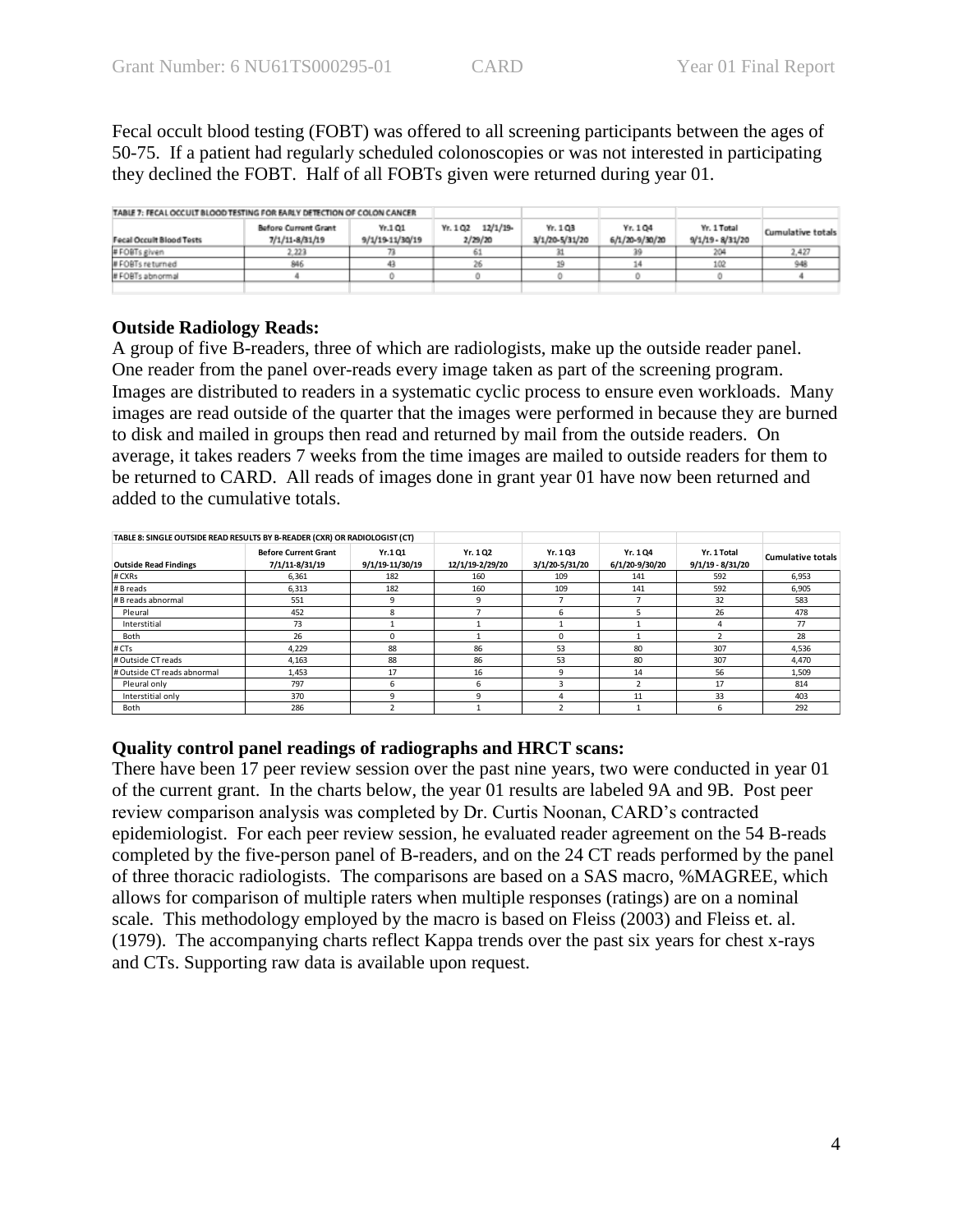### **CHART 1: KAPPA FOR PARENCHYMAL CHART 2: KAPPA FOR PARENCHYMAL CXR READS CT READS**



# **CXR READS CT READS**





# **CHART 3: KAPPA FOR PLEURAL CHART 4: KAPPA FOR PLUERAL CT READS**



### *REFERENCES:*

Fleiss, J.L. (2003), *Statistical Methods for Rates and Proportions, Third Edition*. New York: John Wiley & Sons, Inc.

Fleiss, J.L., Nee, J.C.M, and Landis, J.R. (1979), "Large Sample Variance of Kappa in the Case of Different Sets of Raters," *Psychological Bulletin*, 86(5), 974-977.

### **Lung Cancer Screening for High Risk Individuals:**

Eligible participants for the Lung Cancer Screening (LCS) program were between the age of 55- 84, had at least 20 pack years of smoking history, and were diagnosed with ARD **or** had Libby asbestos exposure and a nodule greater than 6 mm. In addition to changing the nodule size to 6 mm from 4 mm in previous grants, during this grant year, we added a pre-engagement mailing that is sent out to each LCS participant prior to their LDCT (low-dose CT scan). This gives them information on the risks and benefits of lung cancer screening so that an informed decision about participation can be made. A thoracic radiologist experienced in lung cancer detection from the International Early Lung Cancer Action Program (I-ELCAP) over-read all LDCTs done for lung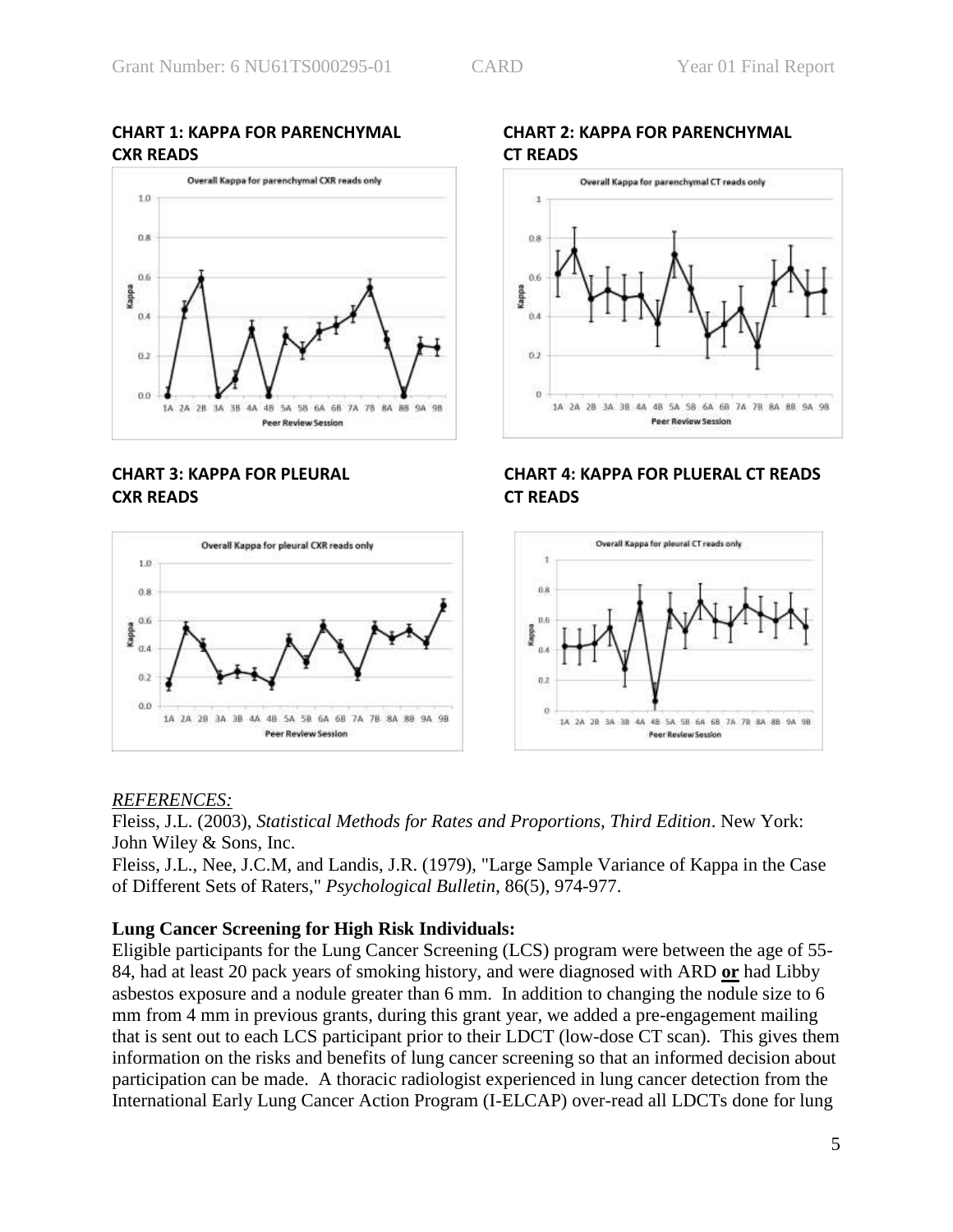cancer screening. Lung cancers reported in this table do not include lung cancers identified through the asbestos related disease screening program. Of note, 114 (22%) of the 524 lung cancer screeners were current smokers. Participants who are current smokers are offered one-onone smoking cessation counselling when they are given their results and are also sent the information about smoking cessation with their lung cancer screening results.

| Lung Cancer Screening         | <b>Before Current Grant</b><br>7/1/11-8/31/19 | Yr.101<br>9/1/19-11/30/19 | Yr. 102<br>12/1/19-2/29/20 | Yr. 103<br>3/1/20-5/31/20 | Yr. 104<br>6/1/20-9/30/20 | Yr. 1 Total<br>$9/1/19 - 8/31/20$ | <b>Cumulative totals</b> |
|-------------------------------|-----------------------------------------------|---------------------------|----------------------------|---------------------------|---------------------------|-----------------------------------|--------------------------|
| # completed LDCTs             | 3.008                                         | 141                       | 128                        | 63                        | 192                       | 524                               | 3.532                    |
| # new LCS participants        | not collected                                 | 25                        | 21                         |                           | 14                        | 65                                | not collected            |
| # of established participants | not collected                                 | 116                       | 107                        | 48                        | 178                       | 449                               | not collected            |
| # less than annual f/u        | not collected                                 | 12                        | 19                         |                           | 16                        | 52                                | not collected            |
| # referrals                   | not collected                                 |                           |                            | $\Omega$                  |                           | 12                                | not collected            |
| # confirmed cancers           | 29                                            |                           |                            | 0                         |                           |                                   | 32                       |
| # other findings              | not collected                                 |                           |                            | $\Omega$                  |                           |                                   | not collected            |
| # current smokers             | not collected                                 | 39                        | 31                         | 10                        | 34                        | 114                               | not collected            |
| # no longer participating     | not collected                                 |                           | 13                         |                           | 8                         | 33                                | not collected            |

Lung cancer screening allows for early detection of cancers resulting in better health outcomes. Without screening, many lung cancers would not be identified until late stages of disease leading to increased morbidity and mortality. Of the three lung cancers identified in year 01, the only one with a confirmed stage was identified in stage 1 allowing for a high likelihood of curative treatment.

| TABLE 10: STAGE CONFIRMED CANCER IDENTIFIED |                                               |                            |                             |                           |                           |                                     |                          |
|---------------------------------------------|-----------------------------------------------|----------------------------|-----------------------------|---------------------------|---------------------------|-------------------------------------|--------------------------|
| <b>Stage Identified</b>                     | <b>Before Current Grant</b><br>7/1/11-8/31/19 | Yr.1 Q1<br>9/1/19-11/30/19 | Yr. 1 Q2<br>12/1/19-2/29/20 | Yr. 103<br>3/1/20-5/31/20 | Yr. 104<br>6/1/20-9/30/20 | 9/1/19<br>Yr. 1 Total<br>$-8/31/20$ | <b>Cumulative totals</b> |
| # confirmed cancers                         |                                               |                            |                             |                           |                           |                                     |                          |
| Cancer identified in stage 1                | 14                                            |                            |                             |                           |                           |                                     |                          |
| Cancer identified in stage 2                |                                               |                            |                             |                           |                           |                                     |                          |
| Cancer identified in stage 3 or 4           |                                               |                            |                             |                           |                           |                                     |                          |
| Cancer identified without stage             |                                               |                            |                             |                           |                           |                                     |                          |
|                                             |                                               |                            |                             |                           |                           |                                     |                          |

For early detection of cancer in high risk populations consecutive LCS is recommended so that lung cancers can be treated in the earliest possible stage. 445 of those who participated in lung cancer screening in year 01 had participated in lung cancer screening previously. Participants join the program whenever they become eligible and interested, but some drop out due to being diagnosed with lung cancer, dying, moving out of the area, aging out of the program, or being lost to follow-up for some other reason. For those who remain local and eligible to participate in the program, recall letters are mailed annually and follow-up phone calls are made to those who do not schedule their follow-up lung cancer screenings. TABLE 10: STAGE CONFIRMED CANCER IDENTIFIED<br>
Stage Identified<br>
# confirmed cancers<br>  $\frac{71}{111.8731/19}$ <br>
Cancer identified in stage 1<br>
Cancer identified in stage 3 or 4<br>
Sancer identified without stage<br>
5<br>
Cancer identifi

| TABLE 11: CONSECUTIVE YEARS LUNG CANCER SCREENING |                                               |                            |                            |                           |                           |                                 |                          |
|---------------------------------------------------|-----------------------------------------------|----------------------------|----------------------------|---------------------------|---------------------------|---------------------------------|--------------------------|
| <b>Consecutive years</b>                          | <b>Before Current Grant</b><br>7/1/11-8/31/19 | Yr.1 Q1<br>9/1/19-11/30/19 | Yr. 102<br>12/1/19-2/29/20 | Yr. 103<br>3/1/20-5/31/20 | Yr. 104<br>6/1/20-9/30/20 | Yr. 1 Total<br>9/1/19 - 8/31/20 | <b>Cumulative totals</b> |
| <b>Established LDCT participants</b>              | 478                                           | 112                        | 104                        | 57                        | 172                       | 445                             | not cumulative           |
| Participated 2-4 consecutive years                | 283                                           | 61                         | 49                         | 33                        | 95                        | 238                             | not cumulative           |
| Participated 5-8 consecutive years                | 141                                           | 41                         | 36                         | 19                        | 65                        | 161                             | not cumulative           |
| Rescreened but not consecutive<br>years           | 54                                            | 10                         | 19                         |                           | 12                        | 46                              | not cumulative           |
|                                                   |                                               |                            |                            |                           |                           |                                 |                          |

### **ANA Screening:**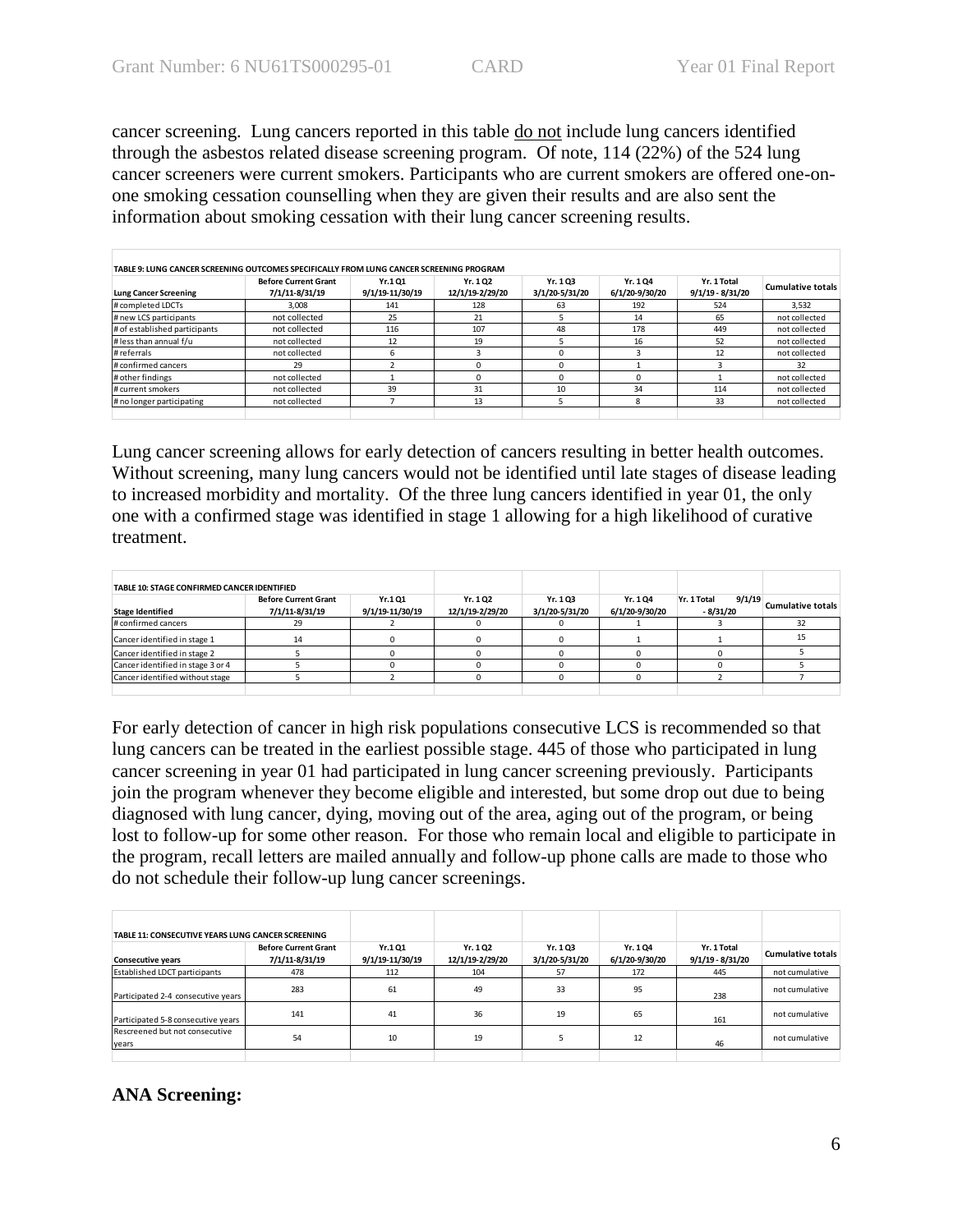A new component added to the grant in year 01 was ANA (antinuclear antibodies) screening. The test is offered to all screening participants based on research that has shown a relationship between Libby asbestos exposure and autoimmune disease. Screenings are ordered by CARD and done at Cabinet Peaks Medical Center. Results are received and evaluated by a CARD physician and patients are notified by a nurse of their results. Patient education is given prior to and following ANA screening. If follow-up is recommended an appointment with CARD's physician is offered. Table 12 shows ANA screening results.

| <b>TABLE 12: ANA Results</b> | <b>Before Current Grant</b><br>7/1/11-8/31/19 | Yr.101<br>9/1/19-11/30/19 | Yr. 102<br>12/1/19-2/29/20 | Yr. 103<br>3/1/20-5/31/20 | Yr. 104<br>6/1/20-9/30/20 | Yr. 1 Total<br>9/1/19 - 8/31/20 | Cumulative totals |
|------------------------------|-----------------------------------------------|---------------------------|----------------------------|---------------------------|---------------------------|---------------------------------|-------------------|
|                              |                                               |                           |                            |                           |                           |                                 |                   |
| # ANA tests completed        | not collected                                 | 109                       | 108                        |                           | 126                       | 424                             | not collected     |
| # Abnormal ANA               | not collected                                 | 19                        | 24                         |                           | 28                        | 93                              | not collected     |
| # Abnormal ANA requiring f/u | not collected                                 |                           |                            |                           |                           |                                 | not collected     |
|                              |                                               |                           |                            |                           |                           |                                 |                   |

Results are also sent to CARD's contracted Ph.D. consultant every quarter. Dr. Jean Pfau reviews results and submits interpretation of them on a quarterly and annual basis.

### **Interpretation of annual data:**

The screening group for this year (2019 – 2020) continues with trends reported previously for Libby, by presenting with a high frequency of positive ANA tests and of autoimmune diagnoses. The prevalence of SLE, RA, scleroderma and sarcoidosis cases continue to be above expected prevalence values for these diseases in the U.S., which were the diseases with significant increases in prevalence in Libby compared to expected (Diegel, R., 2018). The Libby population is also experiencing autoimmune diseases that are not characterized by having positive ANA tests, so ANA testing would not assist with screening for those diseases. However, most of those were not above expected prevalence rates (CHART 5), with the exception of single cases of Wegener's Granulomatosis, Syringomyelia, and rheumatic fever. This screening group has a very high frequency of autoimmune symptoms (54.8%), suggesting a continuing concern about undiagnosed autoimmune conditions that do not meet diagnostic criteria, but that fit the diffuse characteristics of the autoimmune conditions seen in populations exposed to Libby Asbestiform Amphiboles (LAA) (Diegel R., 2018).

Sensitivity and specificity values for ANA testing associated with CT scan data were very low, suggesting that ANA testing is not helpful in screening for pleural or parenchymal abnormalities as seen by CT scan. This is consistent with our previous studies for two reasons. One is that previous work showed that ANA was only associated with progressive LPT, not stable disease (Pfau, et al., 2019). The current CT scan data do not provide any information about progression of the disease. Second, subjects can be ARD negative simply due to negative chest x-ray and lack of ARD symptoms, not requiring a CT scan. When the analysis was performed using all of the ARD diagnosis data, the specificity was higher, suggesting that a subject with a negative ANA test is more likely to be free of ARD, although false positives occur.

### *REFERENCES:*

Brady, D.M. 2016. Fibromyalgia Misdiagnosis: What else could it be? Integrative Practitioner https://www.integrativepractitioner.com/practice-management/news/fibromyalgia-misdiagnosiswhat-else-could-it-be

Diegel, R., B. Black, J.C. Pfau, T. McNew, C. Noonan, R. Flores. 2019. Case series: Rheumatological manifestations attributed to exposure to Libby Asbestiform Amphiboles. Jrnl Tox Env Health, Part A 81(15):734-747.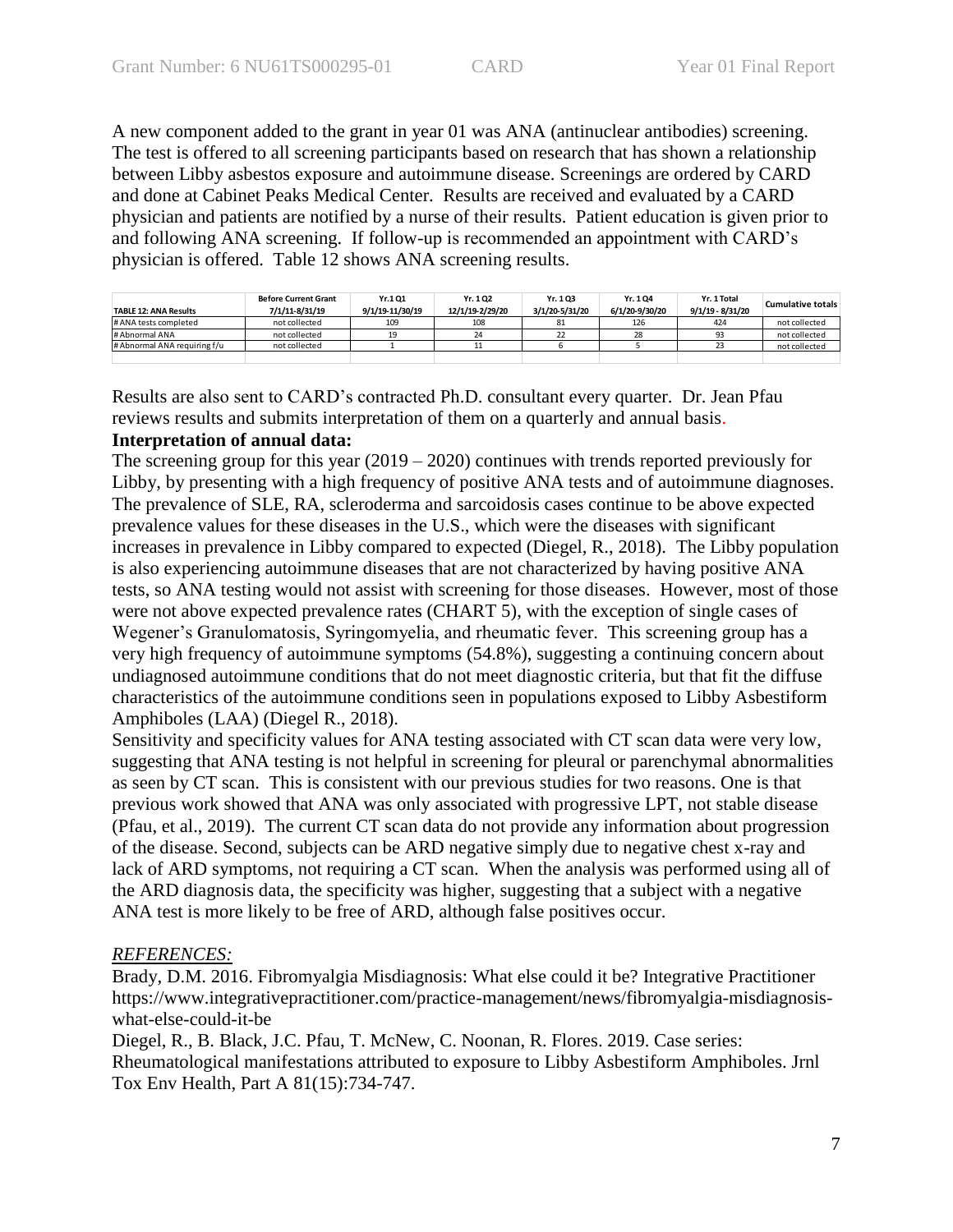Pfau, J.C., T. McNew, K. Hanley, L. Swan, B. Black. 2019. Autoimmune markers for progression of Libby amphibole lamellar pleural thickening. Inhal Tox 31(11-12):409-419. Pfau, J.C., K. Serve, L. Woods, C. Noonan. 2016. Asbestos Exposure and Autoimmunity. Chapter 10 in *Biological Effects of Fibrous and Particulate Substances*, T. Otsuki, Editor. Springer Japan. P. 181 – 194.

Pfau, J.C., J.J. Sentissi, G. Weller, E.A. Putnam. 2005. Assessment of Autoimmune Responses Associated with Asbestos Exposure in Libby, Montana, USA.

|                                     | <b>Number of subjects</b> | <b>CARD</b>       | <b>US</b>                                   |
|-------------------------------------|---------------------------|-------------------|---------------------------------------------|
|                                     | $(n=599)$                 | <b>Prevalence</b> | <b>Prevalence</b>                           |
| <b>Rheumatoid Arthritis</b>         | 29                        | 4.8%              | $1.0\%$ <sup>a</sup>                        |
| Psoriasis, Psoriatic arthritis      | 21                        | 3.5%              | $2.4\%$                                     |
| CFS/Fibromyalgia                    | 14                        | 2.3%              | $2.0\%$ c                                   |
| Hashimoto's thyroiditis             | 10                        | 1.7%              | $1.3\overline{\%}$ <sup>d</sup>             |
| <b>Systemic Lupus Erythematosus</b> | 10                        | 1.7%              | $0.1\%$ <sup>a</sup>                        |
| Grave's Disease                     | $\overline{7}$            | 1.2%              | $0.5\%$ <sup><math>\frac{e}{e}</math></sup> |
| Crohn's Disease                     | 6                         | 1.0%              | $1.3\%$ <sup>c</sup>                        |
| Ulcerative colitis, Celiac          | 6                         | 1.0%              | (with Crohn's)                              |
| Sarcoidosis                         | 5                         | 0.8%              | $0.02\%$ <sup>c</sup>                       |
| Raynaud's Phenomenon                | 5                         | 0.8%              | $11\%$ <sup>d</sup>                         |
| <b>Multiple Sclerosis</b>           | 3                         | 0.5%              | $0.1\%$ <sup>f</sup>                        |
| <b>Lichen Planus</b>                | 3                         | 0.5%              | $2.0\%$ <sup>d</sup>                        |
| Vitiligo                            | $\overline{2}$            | 0.3%              | $0.5\%$ <sup>e</sup>                        |
| Alopecia                            |                           | 0.2%              | $0.1\%$ <sup>a</sup>                        |
| Systemic Sclerosis, CREST           | $\mathbf{1}$              | 0.2%              | $0.002\%$ <sup>d</sup>                      |
| Sjogren's                           |                           | 0.2%              | $2\%$ <sup>e</sup>                          |
| Wegener's Granulomatosis            |                           | 0.2%              | $0.003\%$ <sup>d</sup>                      |
| Syringomyelia                       | 1                         | 0.2%              | $0.008\%$ <sup>d</sup>                      |
| Pernicious anemia                   |                           | 0.2%              | $0.1\%$ <sup>T</sup>                        |
| Rheumatic fever $(h/o)$             |                           | 0.2%              | $0.004\%$ <sup>a</sup>                      |

**CHART 5: Reported Autoimmune Diagnoses, 2019 - 2020**

a = From www.uptodate.com

 $b =$ From www.psoriasis.org

 $c = www.CDC.gov$ 

 $d = www.medscape.com$ 

 $e =$  www.medlineplus.gov

 $f = www.healthline.com$ 

### **Smoking Cessation:**

In table 13 the number of screening individuals who smoke and cessation activities are reported. The percentage of screening individuals who smoke (16%) is slightly less that the Montana state average of 18% according to americashealthrankings.org. Smoking cessation continues to be extremely important for patient health maintenance. Smoking cessation is included as part of CARD's asbestos health screening and lung cancer screening programs. Respiratory therapists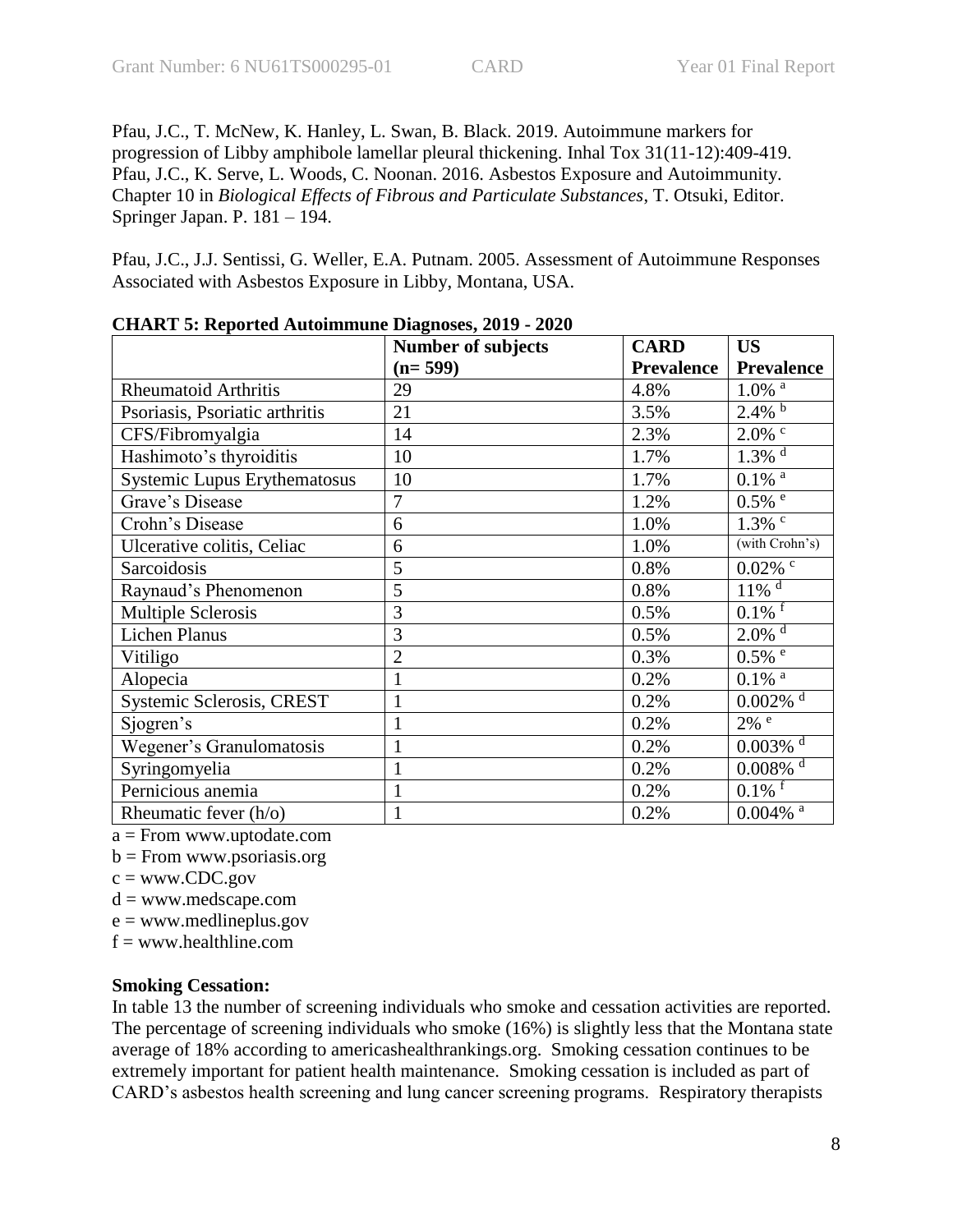and spirometry techs provide brief counseling to all identified smokers upon review of their tobacco use history questionnaires. Past quit attempts and current interest is explored. If interested, referral is made to our Case Manager for free one-on-one cessation counselling. Medical providers also educate about the importance of smoking cessation and refer to the Case Manager when patients appeared genuinely interested. CARD's Case Manager was trained as a tobacco treatment specialist during year 01 through the University of Massachusetts: Center for Tobacco Treatment Research and Training's program. The Case Manager also provides resources such as CARD's smoking cessation workbook and Montana Quit Line resources (counseling, follow up calls and cessation medications at low or no cost). In year 01, some additional smoking cessation-related measures are being reported to provide a more in depth picture of CARD's program.

| <b>Smoking Cessation</b>                                       | <b>Before Current</b><br>Grant 7/1/11-<br>8/31/19 | Yr.101<br>9/1/19-11/31/19 | Yr.102<br>12/1/29-2/29/20 | Yr.1 Q3<br>3/1/20-5/31/20 | Yr.104<br>6/1/20-8/31/20 | Yr. 1 Total<br>$9/1/19 - 8/31/20$ | Cumulative<br>totals |
|----------------------------------------------------------------|---------------------------------------------------|---------------------------|---------------------------|---------------------------|--------------------------|-----------------------------------|----------------------|
| # of screeners who smoked                                      | 706                                               | 22                        | 32                        | 14                        | 30                       | 98                                | 804                  |
| # who quit since last screening<br>appointment                 | 50                                                | $\overline{\mathbf{z}}$   | 3                         | 2                         |                          | 8                                 | 58                   |
| # brief cessation ed by medical staff                          | 395                                               | 21                        | 19                        | 13                        | 24                       | 77                                | 472                  |
| # booklets mailed<br>regionally/nationally                     | not collected                                     | 12                        | 5                         | $\Omega$                  | 15                       | 32                                | not collected        |
| #booklets given in clinc/local                                 | not collected                                     | 34                        | 72                        | 12                        | 36                       | 154                               | not collected        |
| # individual follow up smoking<br>cessation sessions           | not collected                                     | 18                        | 28                        | 8                         | 10                       | 64                                | not collected        |
| # engaged in ongoing counseling                                | 47                                                | 5                         | $\overline{7}$            |                           | 3                        | 17                                | 64                   |
| community members educated re:<br>smoking cessation/prevention | not collected                                     | 468                       | 0                         | $\Omega$                  | 55                       | 523                               | not collected        |

## **Goal 2: Conduct Nationwide Outreach to Raise Awareness** (of screening and certain Medicare benefits) **and Goal 3: Provide Nationwide Health Education (**to detect, prevent, and

treat environmental health conditions)

Outreach and education often go hand in hand. The goal of providing outreach and education about asbestos health and lung cancer screening, risk factors, asbestos related disease, health management, and certain Medicare benefits was often done in a combined fashion. Event tables will indicate if each item is primarily outreach or education. Quality control processes are in place as outreach personnel work very closely with the screening Project Director and Project Manager, and all other appropriate CARD staff in developing and conducting all screening outreach and education activities. All final printed materials and community engagement activities are approved by the Project Director. CARD physicians review and approve all technical and medical educational materials for professional audiences.

### **Why Are Individuals Being Screened?**

Beginning with this new grant in 2015, CARD began tracking why individuals were being screened for ARD. Collecting this information helps CARD to tailor outreach and educational materials to the concerns of our screening population so that their screening experiences meet their individual needs. Respondents may choose more than one answer to this question.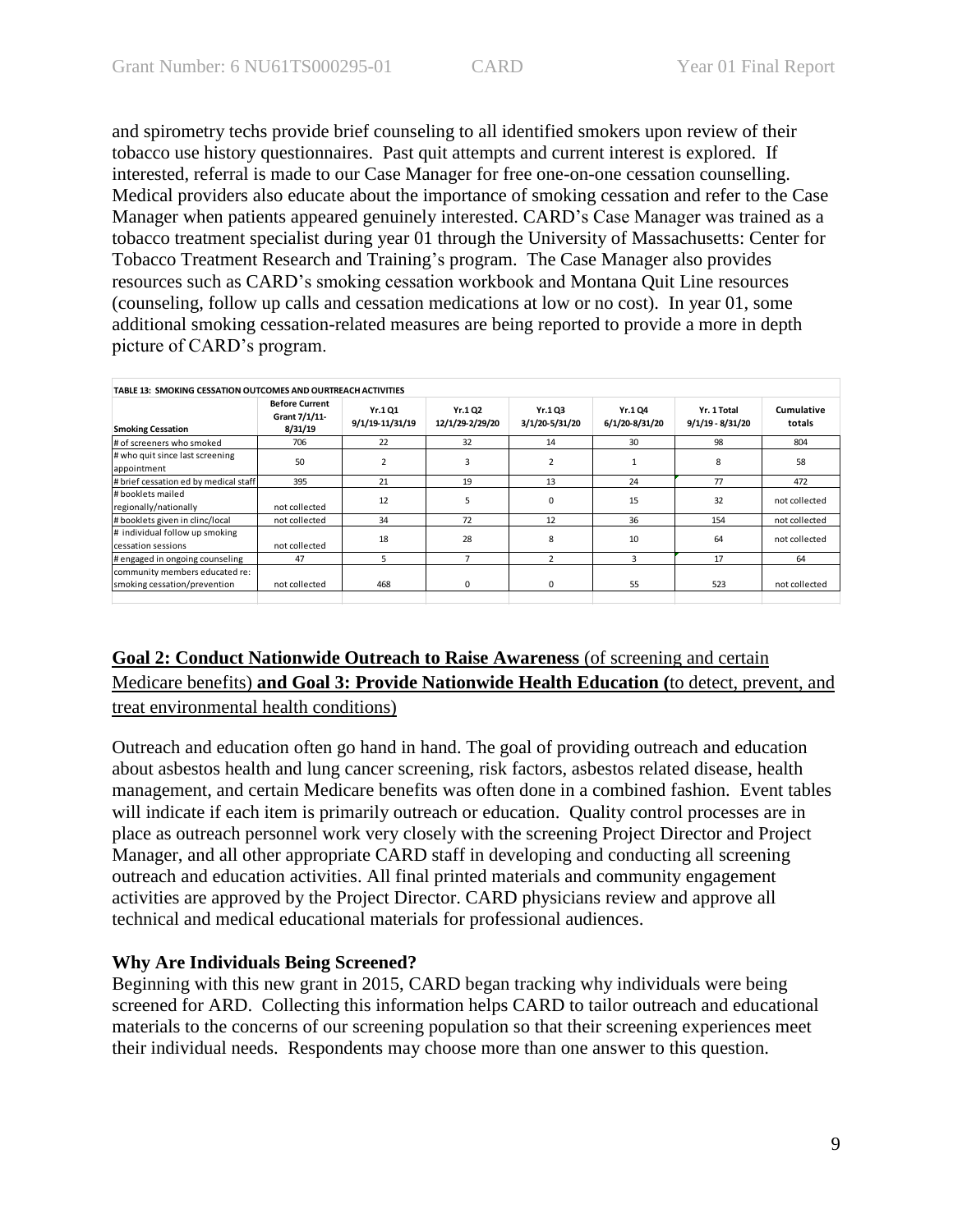| TABLE 14: WHY ARE YOU BEING SCREENED? |                                |                               |                               |                           |                           |                                   |                      |
|---------------------------------------|--------------------------------|-------------------------------|-------------------------------|---------------------------|---------------------------|-----------------------------------|----------------------|
|                                       | <b>Before Current</b><br>Grant | Yr.1 Q1<br>9/1/19<br>11/30/19 | Yr.1 Q2<br>12/1/19<br>2/29/20 | Yr.1 Q3<br>3/1/20-5/31/20 | Yr.1 Q4<br>6/1/20-8/31/20 | Yr. 1 Total<br>$9/1/19 - 8/31/20$ | Cumulative<br>totals |
| # answered the question               | 3,150                          | 163                           | 125                           | 30                        | 91                        | 409                               | 3,559                |
| # LDS                                 | 643                            | 44                            | 28                            | 3                         | 22                        | 97                                | 740                  |
| # in clinic                           | 2,507                          | 119                           | 97                            | 27                        | 126                       | 369                               | 2,876                |
| Medical concerns                      | 1,382                          | 35                            | 41                            | 4                         | 18                        | 98                                | 1,480                |
| Family member diagnosed               | 739                            | 39                            | 28                            | 4                         | 20                        | 91                                | 830                  |
| <b>Access to Benefits</b>             | 268                            | 13                            | 6                             | $\Omega$                  | 0                         | 19                                | 287                  |
| Support research                      | 316                            | 10                            | 8                             | 0                         | $\mathcal{D}$             | 20                                | 336                  |
| Legal reasons                         | 54                             | 6                             |                               | 0                         | 0                         |                                   | 61                   |
| Screening purposes/multiple           | 280                            | 60                            | 41                            | 19                        | 50                        | 170                               | 450                  |
| <b>Employer Requested Screening</b>   | 111                            | 0                             | 0                             | 0                         |                           |                                   | 112                  |

### **Outreach Effectiveness Measure**

When an individual engages in a screening appointment (in-clinic or long distance) they are asked one multiple choice question to measure the effectiveness of outreach activities. "How did you hear about the CARD screening program?" The answers are provided in the table below.

| TABLE 15: HOW DID YOU HEAR ABOUT THE CARD SCREENING PROGRAM?                           |       |                               |                                            |                          |                           |                                   |                      |  |  |
|----------------------------------------------------------------------------------------|-------|-------------------------------|--------------------------------------------|--------------------------|---------------------------|-----------------------------------|----------------------|--|--|
| How did you hear about screening? Before Current<br>(IC= in clinic, LD= long distance) | Grant | Yr.1 O1<br>9/1/19<br>11/20/10 | <b>Yr.1Q2</b><br>12/1/19<br><u>חר/סר/ר</u> | Yr.103<br>3/1/20-5/31/20 | Yr.1 Q4<br>6/1/20-8/31/20 | Yr. 1 Total<br>$9/1/19 - 8/31/20$ | Cumulative<br>totals |  |  |
| IC-#whoanswered                                                                        | 3,213 | 119                           | 97                                         | 24                       | 75                        | 315                               | 3,528                |  |  |
| IC-traditional advertising (radio,<br>TV, newspaper)                                   | 1,548 | 61                            | 44                                         | 17                       | 27                        | 149                               | 1,697                |  |  |
| IC- website/social media                                                               | 0     | 0                             | 20                                         | 7                        | 9                         | 36                                | 36                   |  |  |
| IC- Community networking<br>(parades, local events)                                    | 1,329 | 29                            | 33                                         | 22                       | 39                        | 123                               | 1,452                |  |  |
| LD-#who answered                                                                       | 600   | 49                            | 28                                         | $\overline{2}$           | 18                        | 97                                | 794                  |  |  |
| LD-traditional advertising (radio,<br>TV, newspaper)                                   | 244   | 14                            | 11                                         | $\mathbf{1}$             |                           | 27                                | 271                  |  |  |
| LD- website/social media                                                               | 44    | 17                            | 7                                          | $\mathbf{1}$             | 4                         | 29                                | 73                   |  |  |
| LD- Community networking<br>(events, word of mouth)                                    | 312   | 18                            | 10                                         | 0                        | 13                        | 41                                | 353                  |  |  |
|                                                                                        |       |                               |                                            |                          |                           |                                   |                      |  |  |

### **Outreach Efficacy for Enrollment in Certain Medicare Benefits for ARD:**

One of the detailed goals in the grant FOA was to increase awareness about certain Medicare benefits available for individuals diagnosed with ARD resulting from Libby asbestos exposure. Traditional Medicare is available for individuals diagnosed with ARD as a result of Libby asbestos exposure regardless of age or disability status. This is facilitated by placing an EHH (Environmental Health Hazard) designation on an individual's Medicare status if they are diagnosed with Libby ARD. The Medicare Pilot program is also available for EHH Medicare patients who live in the designated geographic area (The counties of Lincoln, Flathead, Glacier, Lake, Sanders, Mineral, and Missoula in Montana; Benewah, Bonner, Boundary, Clearwater, Kootenai, Latah, and Shoshone in Idaho; and Ferry, Lincoln, Ponderay, Spokane, Stevens and Whitman in Washington.)

The numbers of individuals reported below in Table 16 are not all screening participants as some had a diagnosis of ARD resulting from the Libby asbestos exposure prior to implementation of the current screening grants. All data in table 17 is based on verification of diagnoses for completion of EHH. We cannot confirm that all of these individuals completed all of the enrollment steps for these benefits however because that is not done through CARD.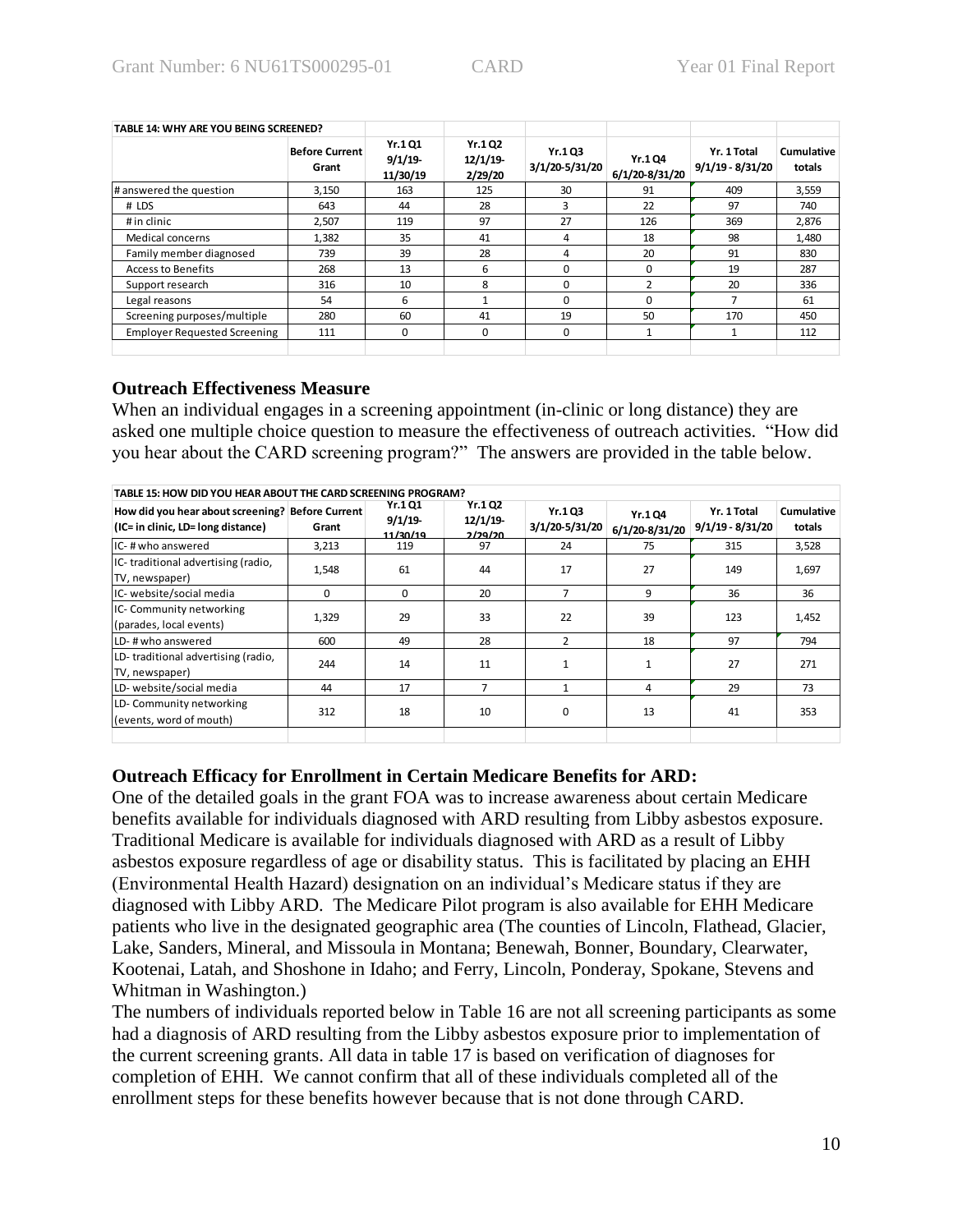Table 16 also includes the number of individuals who have improved access to medical care for chronic conditions. This means they are under age 65, have signed up for Medicare via EHH and they have a chronic condition that needs ongoing medical monitoring. The chronic conditions include: rheumatoid arthritis, lupus, chronic obstructive pulmonary disease (COPD), congestive heart failure (CHF), pacemaker, intraventricular cardiac defibrillator (CD), hypertension, or diabetes. 34 of 71 (48%) people under the age of 65 have improved access to care for ongoing management of their chronic conditions because of enrollment in Medicare via an EHH status.

| TABLE 16: ENVIRONMENTAL HEALTH HAZARD (EHH) DESIGNATION AND ELIGIBILITY FOR BENEFITS |                                                   |                           |                            |                          |                          |                                   |                      |  |
|--------------------------------------------------------------------------------------|---------------------------------------------------|---------------------------|----------------------------|--------------------------|--------------------------|-----------------------------------|----------------------|--|
| <b>Certain Medicare Benefits</b>                                                     | <b>Before Current</b><br>Grant 7/1/11-<br>8/31/19 | Yr.101<br>9/1/19-11/31/19 | Yr.1 Q2<br>12/1/29-2/29/20 | Yr.103<br>3/1/20-5/31/20 | Yr.104<br>6/1/20-8/31/20 | Yr. 1 Total<br>$9/1/19 - 8/31/20$ | Cumulative<br>totals |  |
| # of EHHs completed                                                                  | 3.263                                             | 28                        | 29                         | 24                       | 37                       | 118                               | 3,381                |  |
| # of EHHs for people over 65                                                         | 1,101                                             | 10                        | 10                         |                          | 10                       | 39                                | 1,140                |  |
| # of EHHs for people under 65                                                        | 2,162                                             | 18                        | 11                         | 15                       | 27                       | 71                                | 2,233                |  |
| # who have improved access to<br>medical care for chronic conditions                 | 716                                               | 4                         | b                          |                          | 15                       | 34                                | 750                  |  |
|                                                                                      |                                                   |                           |                            |                          |                          |                                   |                      |  |

Table 17, reports the number of people who are enrolled in the Medicare Pilot Program for Asbestos Related Disease (MPPARD). The categories reported in the table were updated during the prior grant to reflect the most accurate numbers available to CARD. After an individual is diagnosed with ARD through screening, the process to get on the Pilot program takes two months. For example, if an individual was diagnosed on November 12, 2020, their EHH would be effective December 1, 2020 and their Medicare Pilot benefits will be effective January 1, 2021.

|                                                                            | <b>Table 17: UTILIZATION OF PILOT BENEFITS</b>    |                            |                           |                          |                          |                                   |                      |  |  |
|----------------------------------------------------------------------------|---------------------------------------------------|----------------------------|---------------------------|--------------------------|--------------------------|-----------------------------------|----------------------|--|--|
| <b>Pilot Benefit Utilization</b>                                           | <b>Before Current</b><br>Grant 7/1/11-<br>8/31/19 | Yr.1 Q1<br>9/1/19-11/31/19 | Yr.102<br>12/1/29-2/29/20 | Yr.103<br>3/1/20-5/31/20 | Yr.104<br>6/1/20-8/31/20 | Yr. 1 Total<br>$9/1/19 - 8/31/20$ | Cumulative<br>totals |  |  |
| # enrolled in Medicare Pilot                                               | 1,728                                             | 20                         | 12                        | 11                       |                          | 50                                | 1,778                |  |  |
| # screening participants enrolled in<br>Pilot after diagnosis              | 672                                               |                            |                           | $\overline{2}$           | 0                        | 5                                 | 677                  |  |  |
| # of paid Pilot claims                                                     | not collected                                     | 2,158                      | 2,124                     | 1,698                    | 1,678                    | 7.658                             | not collected        |  |  |
| # Pilot related encounters (face to<br>face, email, phone call, education) | not collected                                     | 219                        | 299                       | 128                      | 361                      | 1,007                             | not collected        |  |  |
| # Pilot approved service<br>authorizations processed                       | not collected                                     | 230                        | 132                       | 160                      | 228                      | 750                               | not collected        |  |  |
| # community Pilot education                                                | not collected                                     | 260                        | 23                        | 12                       | 60                       | 95                                | not collected        |  |  |
|                                                                            |                                                   |                            |                           |                          |                          |                                   |                      |  |  |

### **Targeted outreach and education- local and regional/national:**

Below, Table 18 describes local outreach and education, and Table 19 describes regional/national outreach and education done during year 01. Many resident of the local area have still not participated in screening, and others have only been screened once a number of years ago. For this reason, recruitment continues locally, and education as well as community outreach are extremely important. Ongoing education to locals helps remind them about the free screening program, reinforces the importance of rescreening, and corrects any misinformation that takes hold through social media or community conversations. Maintaining and improving relationships with local businesses and tourism efforts are also very important to counter deeprooted community concern that Libby's asbestos legacy hurts the local economy ad deters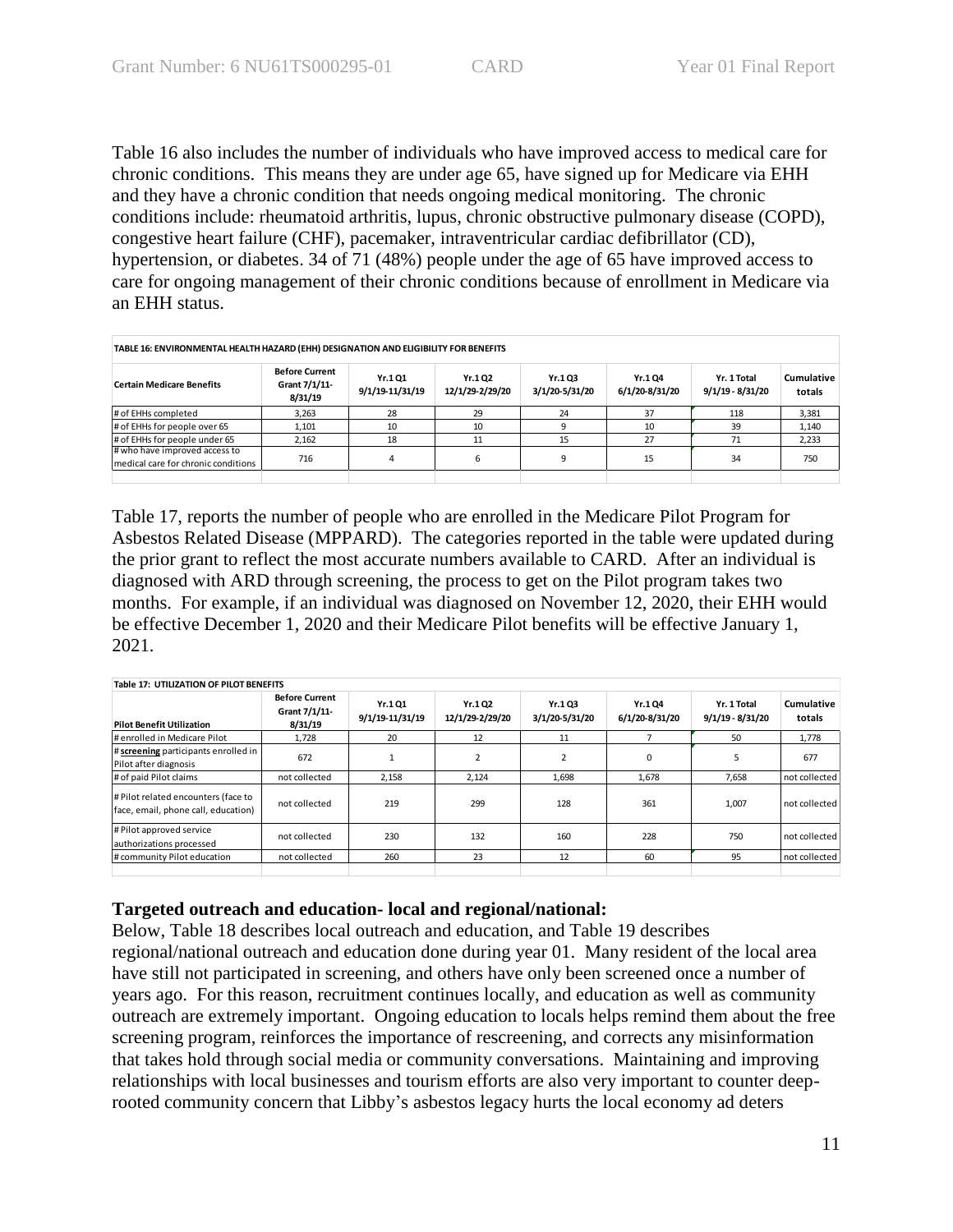tourism. CARD works to be a positive force in the community supporting local causes and participating in community events as much as possible. Local activities are described more specifically in each individual report. These activities help keep CARD visible in a positive light in the community and also offer opportunities to educate about CARD services. Regional and national outreach are both very important for recruitment to long distance screening and for educating a larger population who could encounter exposures to LA in attic insulation or at processing sites around the country.

| 12/1/19<br>Yr.103<br>Yr.104<br>Yr. 1 Total<br><b>Before Current Grant</b><br>Yr.102<br>Yr.101<br>7/1/11-8/31/19<br>9/1/19-11/30/19<br>2/29/20<br>9/1/19 - 8/31/20<br>3/1/20-5/31/20<br>6/1/20-8/31/20<br><b>Cumulative totals</b><br>Method<br>Local newspaper ads<br>598<br>36<br>57<br>28<br>157<br>755<br>36<br>3<br>3<br>3<br>3<br>59<br>47<br>12<br>Education article in newspapers<br>Health Link and Health Resource<br>$\overline{2}$<br>10<br>0<br>$\mathbf{1}$<br>1<br>0<br>12<br>Guide<br>Radio ads<br>9.500<br>1.280<br>1.280<br>1,837<br>264<br>4.661<br>14,161<br>TV ads<br>195<br>195<br>32<br>$\Omega$<br>422<br>8.236<br>8,658<br>Educational brochures given<br>17<br>21<br>45<br>443<br>215<br>298<br>741<br>(screening, LCS, LDS)<br>86<br>89<br>63<br>72<br><b>Patient Education booklets</b><br>3,452<br>310<br>3,762<br>Parades<br>0<br>0<br>$\overline{2}$<br>36<br>$\mathbf{1}$<br>$\mathbf{1}$<br>38<br>13<br>$\overline{7}$<br>8<br>45<br>17<br>185<br>140<br>Community events sponsored<br>25<br>19<br>77<br>218<br>20<br>13<br>295<br>Commmunity meetings<br>Google AdWords Impressions<br>not collected<br>357<br>3.339<br>4,910<br>2.345<br>10.951<br>10,951<br>Google AdWords Clicks<br>not collected<br>16<br>222<br>295<br>238<br>771<br>771<br>Website visits<br>not collected<br>247<br>455<br>535<br>468<br>1.705<br>1.705<br>Website visits to patient<br>not collected<br>86<br>189<br>185<br>164<br>624<br>624<br>education pages<br>community presentations/events<br>76<br>3<br>6<br>$\overline{7}$<br>$\mathbf{1}$<br>17<br>93<br>attended<br>website visits to provider<br>73<br>26<br>62<br>46<br>207<br>207<br>not collected<br>education pages<br>not collected<br>newsletters sent locally<br>$\Omega$<br>0<br>3,686<br>4,457<br>8,143<br>8,143 | TABLE 18: TARGETED OUTREACH AND EDUCATION- LOCAL (Lincoln County) |  |  |  |  |
|-------------------------------------------------------------------------------------------------------------------------------------------------------------------------------------------------------------------------------------------------------------------------------------------------------------------------------------------------------------------------------------------------------------------------------------------------------------------------------------------------------------------------------------------------------------------------------------------------------------------------------------------------------------------------------------------------------------------------------------------------------------------------------------------------------------------------------------------------------------------------------------------------------------------------------------------------------------------------------------------------------------------------------------------------------------------------------------------------------------------------------------------------------------------------------------------------------------------------------------------------------------------------------------------------------------------------------------------------------------------------------------------------------------------------------------------------------------------------------------------------------------------------------------------------------------------------------------------------------------------------------------------------------------------------------------------------------------------------------------------------------------------------------------------------|-------------------------------------------------------------------|--|--|--|--|
|                                                                                                                                                                                                                                                                                                                                                                                                                                                                                                                                                                                                                                                                                                                                                                                                                                                                                                                                                                                                                                                                                                                                                                                                                                                                                                                                                                                                                                                                                                                                                                                                                                                                                                                                                                                                 |                                                                   |  |  |  |  |
|                                                                                                                                                                                                                                                                                                                                                                                                                                                                                                                                                                                                                                                                                                                                                                                                                                                                                                                                                                                                                                                                                                                                                                                                                                                                                                                                                                                                                                                                                                                                                                                                                                                                                                                                                                                                 |                                                                   |  |  |  |  |
|                                                                                                                                                                                                                                                                                                                                                                                                                                                                                                                                                                                                                                                                                                                                                                                                                                                                                                                                                                                                                                                                                                                                                                                                                                                                                                                                                                                                                                                                                                                                                                                                                                                                                                                                                                                                 |                                                                   |  |  |  |  |
|                                                                                                                                                                                                                                                                                                                                                                                                                                                                                                                                                                                                                                                                                                                                                                                                                                                                                                                                                                                                                                                                                                                                                                                                                                                                                                                                                                                                                                                                                                                                                                                                                                                                                                                                                                                                 |                                                                   |  |  |  |  |
|                                                                                                                                                                                                                                                                                                                                                                                                                                                                                                                                                                                                                                                                                                                                                                                                                                                                                                                                                                                                                                                                                                                                                                                                                                                                                                                                                                                                                                                                                                                                                                                                                                                                                                                                                                                                 |                                                                   |  |  |  |  |
|                                                                                                                                                                                                                                                                                                                                                                                                                                                                                                                                                                                                                                                                                                                                                                                                                                                                                                                                                                                                                                                                                                                                                                                                                                                                                                                                                                                                                                                                                                                                                                                                                                                                                                                                                                                                 |                                                                   |  |  |  |  |
|                                                                                                                                                                                                                                                                                                                                                                                                                                                                                                                                                                                                                                                                                                                                                                                                                                                                                                                                                                                                                                                                                                                                                                                                                                                                                                                                                                                                                                                                                                                                                                                                                                                                                                                                                                                                 |                                                                   |  |  |  |  |
|                                                                                                                                                                                                                                                                                                                                                                                                                                                                                                                                                                                                                                                                                                                                                                                                                                                                                                                                                                                                                                                                                                                                                                                                                                                                                                                                                                                                                                                                                                                                                                                                                                                                                                                                                                                                 |                                                                   |  |  |  |  |
|                                                                                                                                                                                                                                                                                                                                                                                                                                                                                                                                                                                                                                                                                                                                                                                                                                                                                                                                                                                                                                                                                                                                                                                                                                                                                                                                                                                                                                                                                                                                                                                                                                                                                                                                                                                                 |                                                                   |  |  |  |  |
|                                                                                                                                                                                                                                                                                                                                                                                                                                                                                                                                                                                                                                                                                                                                                                                                                                                                                                                                                                                                                                                                                                                                                                                                                                                                                                                                                                                                                                                                                                                                                                                                                                                                                                                                                                                                 |                                                                   |  |  |  |  |
|                                                                                                                                                                                                                                                                                                                                                                                                                                                                                                                                                                                                                                                                                                                                                                                                                                                                                                                                                                                                                                                                                                                                                                                                                                                                                                                                                                                                                                                                                                                                                                                                                                                                                                                                                                                                 |                                                                   |  |  |  |  |
|                                                                                                                                                                                                                                                                                                                                                                                                                                                                                                                                                                                                                                                                                                                                                                                                                                                                                                                                                                                                                                                                                                                                                                                                                                                                                                                                                                                                                                                                                                                                                                                                                                                                                                                                                                                                 |                                                                   |  |  |  |  |
|                                                                                                                                                                                                                                                                                                                                                                                                                                                                                                                                                                                                                                                                                                                                                                                                                                                                                                                                                                                                                                                                                                                                                                                                                                                                                                                                                                                                                                                                                                                                                                                                                                                                                                                                                                                                 |                                                                   |  |  |  |  |
|                                                                                                                                                                                                                                                                                                                                                                                                                                                                                                                                                                                                                                                                                                                                                                                                                                                                                                                                                                                                                                                                                                                                                                                                                                                                                                                                                                                                                                                                                                                                                                                                                                                                                                                                                                                                 |                                                                   |  |  |  |  |
|                                                                                                                                                                                                                                                                                                                                                                                                                                                                                                                                                                                                                                                                                                                                                                                                                                                                                                                                                                                                                                                                                                                                                                                                                                                                                                                                                                                                                                                                                                                                                                                                                                                                                                                                                                                                 |                                                                   |  |  |  |  |
|                                                                                                                                                                                                                                                                                                                                                                                                                                                                                                                                                                                                                                                                                                                                                                                                                                                                                                                                                                                                                                                                                                                                                                                                                                                                                                                                                                                                                                                                                                                                                                                                                                                                                                                                                                                                 |                                                                   |  |  |  |  |
|                                                                                                                                                                                                                                                                                                                                                                                                                                                                                                                                                                                                                                                                                                                                                                                                                                                                                                                                                                                                                                                                                                                                                                                                                                                                                                                                                                                                                                                                                                                                                                                                                                                                                                                                                                                                 |                                                                   |  |  |  |  |
|                                                                                                                                                                                                                                                                                                                                                                                                                                                                                                                                                                                                                                                                                                                                                                                                                                                                                                                                                                                                                                                                                                                                                                                                                                                                                                                                                                                                                                                                                                                                                                                                                                                                                                                                                                                                 |                                                                   |  |  |  |  |

|                                                      | <b>Before Current Grant</b> | Yr.101          | 12/1/19<br>Yr.1 Q2 | Yr.103         | Yr.1 Q4        | Yr. 1 Total        |                          |
|------------------------------------------------------|-----------------------------|-----------------|--------------------|----------------|----------------|--------------------|--------------------------|
| Method                                               | 7/1/11-8/31/19              | 9/1/19-11/30/19 | 2/29/20            | 3/1/20-5/31/20 | 6/1/20-8/31/20 | $9/1/19 - 8/31/20$ | <b>Cumulative totals</b> |
| Newspaper-outreach                                   | 76                          | 9               | 10                 | 12             | 37             | 68                 | 144                      |
| Radio ads -outreach                                  | 10.242                      | 125             | 450                | 180            | $\Omega$       | 755                | 10,997                   |
| TV ads -outreach                                     | 8,236                       | 195             | 2.713              | 8,804          | 10,176         | 21.888             | 30,124                   |
| Website -outreach                                    | not collected               | 3,483           | 5,504              | 3.732          | 4,580          | 17.299             | 17,299                   |
| Website -patient education                           | not collected               | 475             | 724                | 583            | 629            | 2.411              | 2,411                    |
| Website -provider education                          | not collected               | 125             | 189                | 191            | 239            | 744                | 744                      |
| Google AdWords Impressions-<br>outreach              | not collected               | 18.037          | 21.090             | 9,997          | 4.726          | 53.850             | 53,850                   |
| Google AdWords Clicks-outreach                       | not collected               | 877             | 1.126              | 529            | 633            | 3.165              | 3,165                    |
| Educational brochures given<br>(screening, LCS, LDS) | not collected               | 10              | 37                 | 25             | 47             | 119                | 119                      |
| YouTube Channel                                      | 14,100                      | 552             | 495                | 1,100          | 675            | 2,822              | 16,922                   |
| Patient Education booklets -<br>education            | 3,298                       | 100             | 72                 | 47             | 58             | 277                | 3,575                    |
| Lung cancer screening brochures -<br>education       | 180                         | $\overline{7}$  | 3                  | 42             | 12             | 64                 | 244                      |
| Health promotion events<br>sponsored -outreach       | 36                          | 1               | 2                  | 1              | 1              | 5                  | 41                       |
| Newsletters sent                                     | not collected               | 0               | 0                  | 3786           | 3648           | 7.434              | not collected            |

### **Targeted Ourteach/Education to medical professionals:**

Table 20 details efforts directed towards medical professionals. Raising awarness about Libby asbestos within the medical community is important to help facilitate referrals and coordinte care.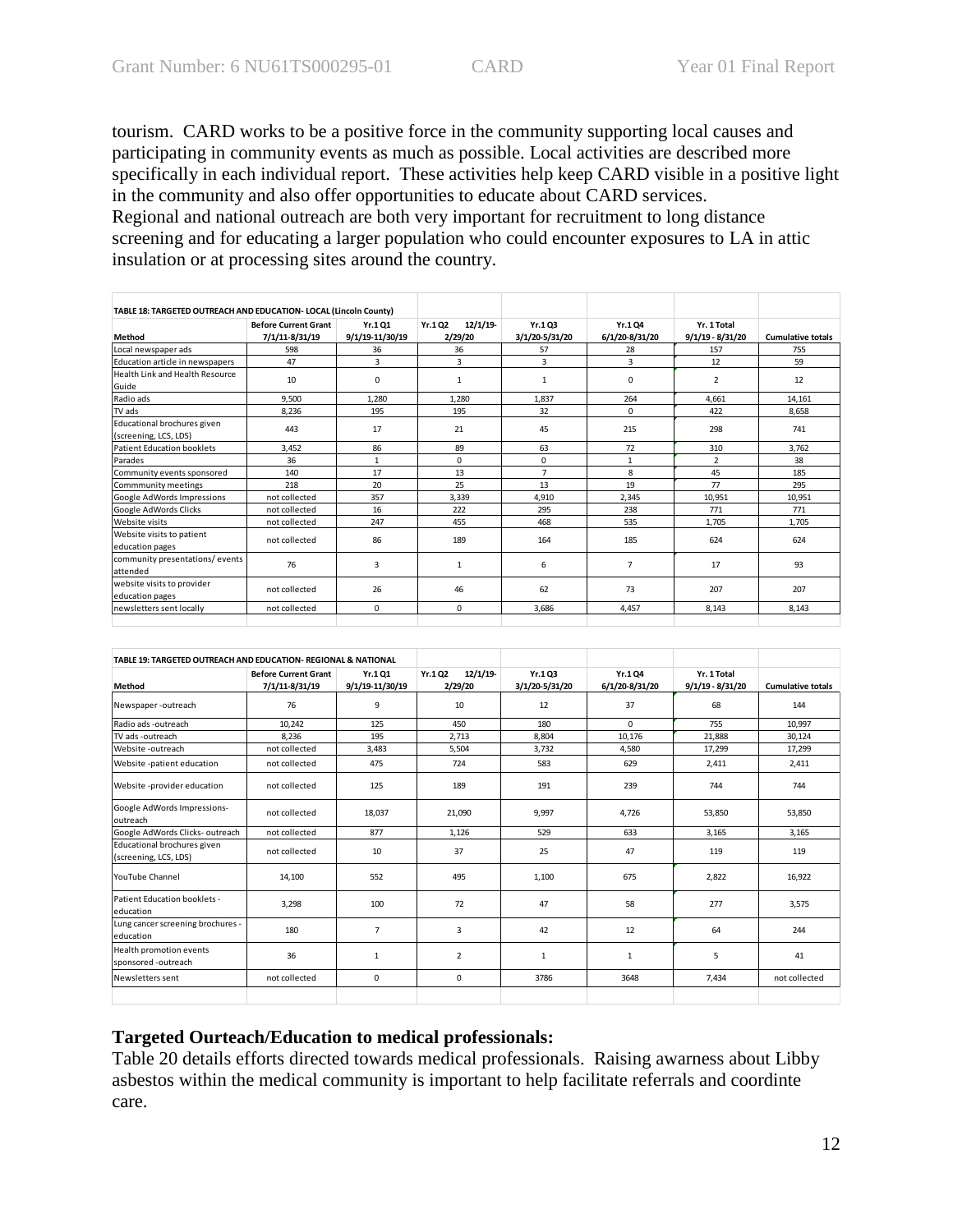| TABLE 20: TARGETED OUTREACH TO- HEALTHCARE PROFESSIONALS |                             |                 |                   |                  |                |                    |                          |
|----------------------------------------------------------|-----------------------------|-----------------|-------------------|------------------|----------------|--------------------|--------------------------|
|                                                          |                             | Yr.101          | 12/1/19<br>Yr.102 | 3/1/20<br>Yr.103 | Yr.104         | Yr. 1 Total        |                          |
| Method                                                   | <b>Before Current Grant</b> | 9/1/19-11/30/19 | 2/29/20           | 5/31/20          | 6/1/20-8/31/20 | $9/1/19 - 8/31/20$ | <b>Cumulative totals</b> |
| Website -provider education                              | not collected               | 125             | 189               | 191              | 239            | 744                | not collected            |
| Mailings                                                 | not collected               | 47              |                   | $\Omega$         | 74             | 121                | not collected            |
| CARD newsletter-education                                | 27.948                      |                 |                   | 454              | 602            | 1.056              | 2.407                    |
| provider education book mailed                           | 1,351                       | 97              | 87                | 38               | 49             | 271                | 316                      |
| Professional Conferences -                               | 45                          |                 |                   |                  |                |                    | 191                      |
| education/outreach                                       |                             |                 |                   | 0                |                |                    |                          |
| Medical professionals -education                         | 188                         |                 |                   | 17               | 22             | 46                 | 46                       |
| Press release pick ups                                   | not collected               | not collected   | 110               | 118              |                | 228                | not collected            |
| other targeted outreach efforts                          | not collected               | not collected   | 300               |                  | 1- masks       | 301                | not collected            |

### **Website Use:**

CARD's website is an important tool for outreach, education, and communication with target populations. During this grant year a feed to our Facebook page was added to the website's homepage so that users can be informed about the most up to date information. This has been an important communication tool during the COIVD-19 pandemic when the clinic has had reduced staffing, reduced appointment capacity, and we have been closed down temporarily due to pandemic concerns. The number of sessions are the number of times users visited CARD's website and the number of pages viewed includes all of the different pages within CARD's overall website. Page depth is how many pages a single user looks at in one session.

| TABLE 21: Website use              |                             |                           |                               |                          |                          |                                   |                          |
|------------------------------------|-----------------------------|---------------------------|-------------------------------|--------------------------|--------------------------|-----------------------------------|--------------------------|
| <b>Website Use</b>                 | <b>Before Current Grant</b> | Yr.101<br>9/1/19-11/30/19 | 12/1/19<br>Yr.1 Q2<br>2/29/20 | Yr.103<br>3/1/20-5/31/20 | Yr.104<br>6/1/20-8/31/20 | Yr. 1 Total<br>$9/1/19 - 8/31/20$ | <b>Cumulative totals</b> |
| Screening applications submitted   |                             |                           |                               |                          |                          |                                   |                          |
| via website                        | 202                         | 36                        | 27                            | 17                       | 25                       | 105                               | 307                      |
| Contact CARD emails via website    | 433                         | 29                        | 21                            | 22                       | 34                       | 106                               | 539                      |
| # of website sessions              | 103.871                     | 1,941                     | 3.128                         | 1,982                    | 2,390                    | 9.441                             | 113,312                  |
| # pages viewed                     | 252,023                     | 3,483                     | 5,504                         | 3,732                    | 4,580                    | 17,299                            | 269,322                  |
| session length 30+ minutes         | 1,398                       | 14                        | 12                            | 10                       | 11                       | 47                                | 1,445                    |
| session length 10-30 minutes       | 13,642                      | 58                        | 177                           | 51                       | 77                       | 363                               | 14,005                   |
| session length 3-10 minutes        | 29,537                      | 85                        | 172                           | 112                      | 121                      | 490                               | 30,027                   |
| session length 1-3 minutes         | 21,664                      | 100                       | 174                           | 130                      | 163                      | 567                               | 22,231                   |
| session length 31-60 seconds       | 9,413                       | 72                        | 95                            | 91                       | 109                      | 367                               | 9,780                    |
| session length 11-30 seconds       | 12.448                      | 71                        | 107                           | 83                       | 109                      | 370                               | 12,818                   |
| session less than 10 seconds       | bounce factor               | 1,541                     | 2.391                         | 1,505                    | 1,800                    | 7.237                             | 7,237                    |
| Page depth: 1-9 Pages viewed in se | 25,499                      | 2,820                     | 3.088                         | 1,947                    | 2,345                    | 10,200                            | 35,699                   |
| 10-14 Pages viewed in session      | 1,709                       | 280                       | 26                            | 18                       | 24                       | 348                               | 2,057                    |
| 15-19 Pages viewed in session      | 614                         | 156                       | 8                             | $\overline{7}$           | 4                        | 175                               | 789                      |
| 20+ Pages viewed in session        | 734                         | 227                       | 6                             | 10                       | 10                       | 253                               | 987                      |
| # of users                         | 39,074                      | 1,941                     | 3.128                         | 1,699                    | 2,014                    | 8,782                             | 47,856                   |
| new users                          | not collected               | 91%                       | 92%                           | 98%                      | 99%                      |                                   |                          |
| returning users                    | not collected               | 8%                        | 8%                            | 2%                       | 1%                       |                                   |                          |
| Male users                         | not collected               | 45%                       | 42%                           | 47%                      | 46%                      |                                   |                          |
| Female users                       | not collected               | 55%                       | 57%                           | 53%                      | 54%                      | not cumulative.                   | not cumulative.          |
| Age between 18-24                  | not collected               | 5%                        | 9%                            | 13%                      | 10%                      | reported as a                     | reported as a            |
| Age between 25-34                  | not collected               | 21%                       | 23%                           | 22%                      | 23%                      | percentage                        | percentage               |
| Age between 35-44                  | not collected               | 19%                       | 14%                           | 18%                      | 16%                      |                                   |                          |
| Age between 45-54                  | not collected               | 19%                       | 18%                           | 15%                      | 19%                      |                                   |                          |
| Age between 55-64                  | not collected               | 22%                       | 17%                           | 17%                      | 16%                      |                                   |                          |
| Age 65+                            | not collected               | 11%                       | 15%                           | 15%                      | 16%                      |                                   |                          |
|                                    |                             |                           |                               |                          |                          |                                   |                          |

### **Social Media outreach efforts:**

During the COVID-19 pandemic, outreach and educational activities have been significantly limited, so CARD has been focusing on expanding our reach via the internet. We have been working to increase our presence and followers on Facebook and Instagram by posting more often and inviting others to follow us. This will continue into grant year 02, and our YouTube channel will also be expanded.

### **CARD Annual Rally:**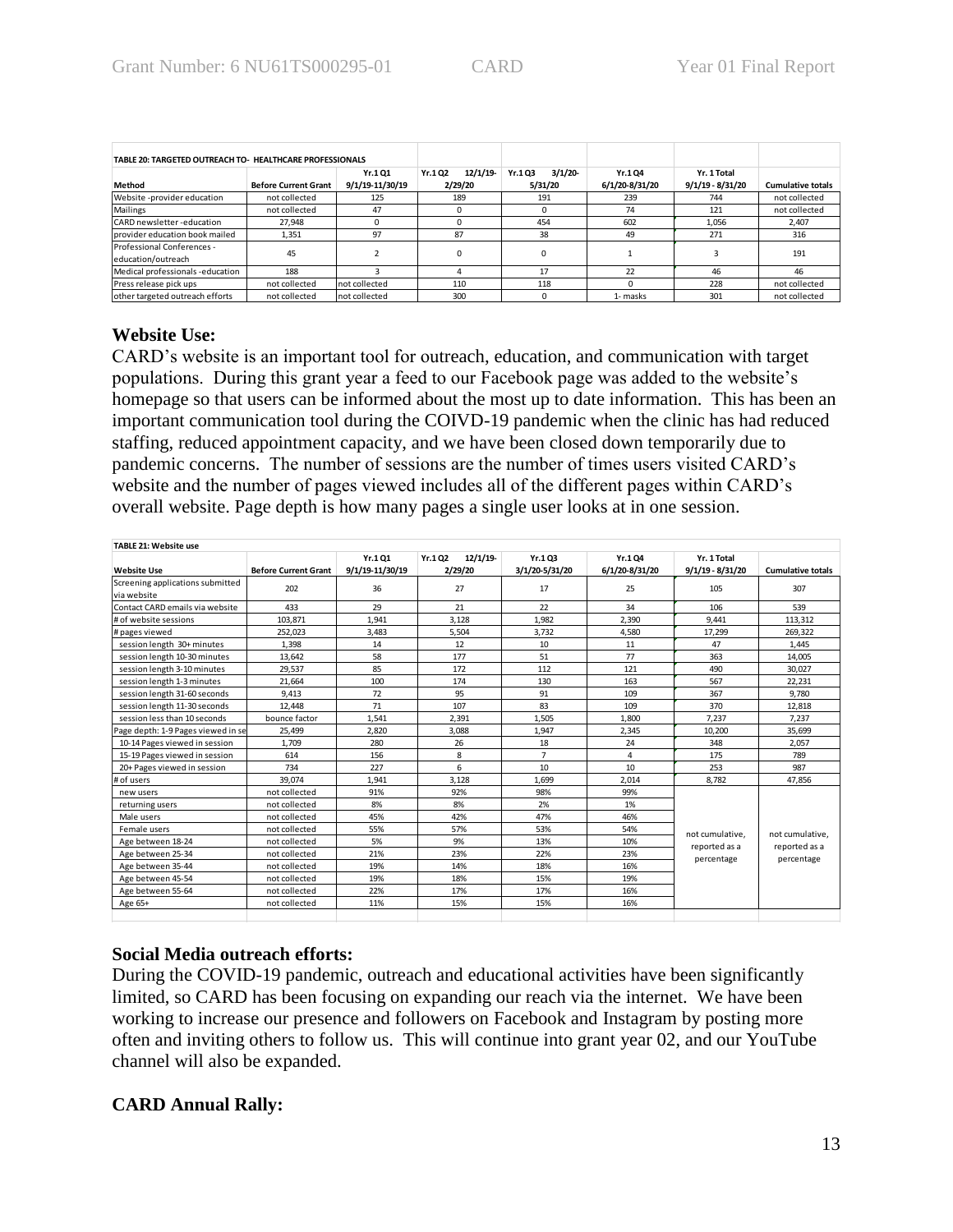CARD's annual Rally was held on November 7, 2019 during quarter 01. The event was staffed by over 12 CARD employees and 10 community health education partners who volunteered to help host the free, two-hour, family-friendly, educational event. The Rally was held afterschool in the elementary school gymnasium. This year's fun-filled theme was Navigating your way to better health and included pirate décor and costumes. Six interactive stations that engaged and educated participants included the following topics: (1) asbestos (2) smoking and vaping (3) alcohol and drugs (4) resources for ages 0-5 (5) resources for teens and adults (6) resources for seniors.

The annual Rally event is an excellent way to engage local youth and their families in education about asbestos related disease and other important health topics. Upon completion of all booths' activities, prizes or other useful items such as mini first aid kits with CARD Screening information were offered. Table 20 details year 01's Rally attendance.

| <b>TABLE 20: CARD RALLY</b> |                   |                                          |                                   |                             |
|-----------------------------|-------------------|------------------------------------------|-----------------------------------|-----------------------------|
|                             | 7/1/11<br>8/31/19 | <b>Yr.1 Q1</b><br>$9/1/19$ -<br>11/30/19 | Yr. 1 Total<br>$9/1/19 - 8/31/20$ | <b>Cumulative</b><br>totals |
| # students present          | 840               | 268                                      | 268                               | 1,108                       |
| # adults present            | 340               | 104                                      | 104                               | 444                         |
|                             |                   |                                          |                                   |                             |

### **CHALLENGES:**

### **REASON FOR DELAY AND ANTICIPATED CORRECTIVE ACTION OR DELETION**

### **The COIVD-19 Pandemic:**

A vast and all-encompassing concern, COVID-19 has impacted the screening program significantly during year 01 of the grant. During quarter three, CARD was closed from mid-March until mid-May, and most of our staff were temporarily laid off due to governmental orders to shelter in place. Our local hospital stopped all non-essential testing including imaging for both asbestos health and lung cancer screening during this time. All outreach and educational activities involving groups were also cancelled during this time period and many have yet to be reintroduced. CARD reopened on May 11 and brought back all but three of our staff members. The job duties of those permanently laid off have been successfully transitioned to other staff members since our volume of patients had to be decreased leaving time for other duties. Following CARD's reopening, we have implemented significant changes to help protect our patients and staff. These include limiting the number of patients in the clinic, the use of face masks by all staff and patients, hourly sanitizing of frequently touched surfaces, weekly professional electrostatic sanitization, staff and patient temperature and symptoms checks daily, staff COVID testing biweekly, enforcement of social distancing, use of HEPA filters, encouragement of long distance participation rather than travelling to CARD, appointment reminder calls that include a request for patients not to bring extra people to their appointments and symptoms checks with rescheduling of screening appointments as needed, and the use of a designated sick room for those who do come in and don't feel well.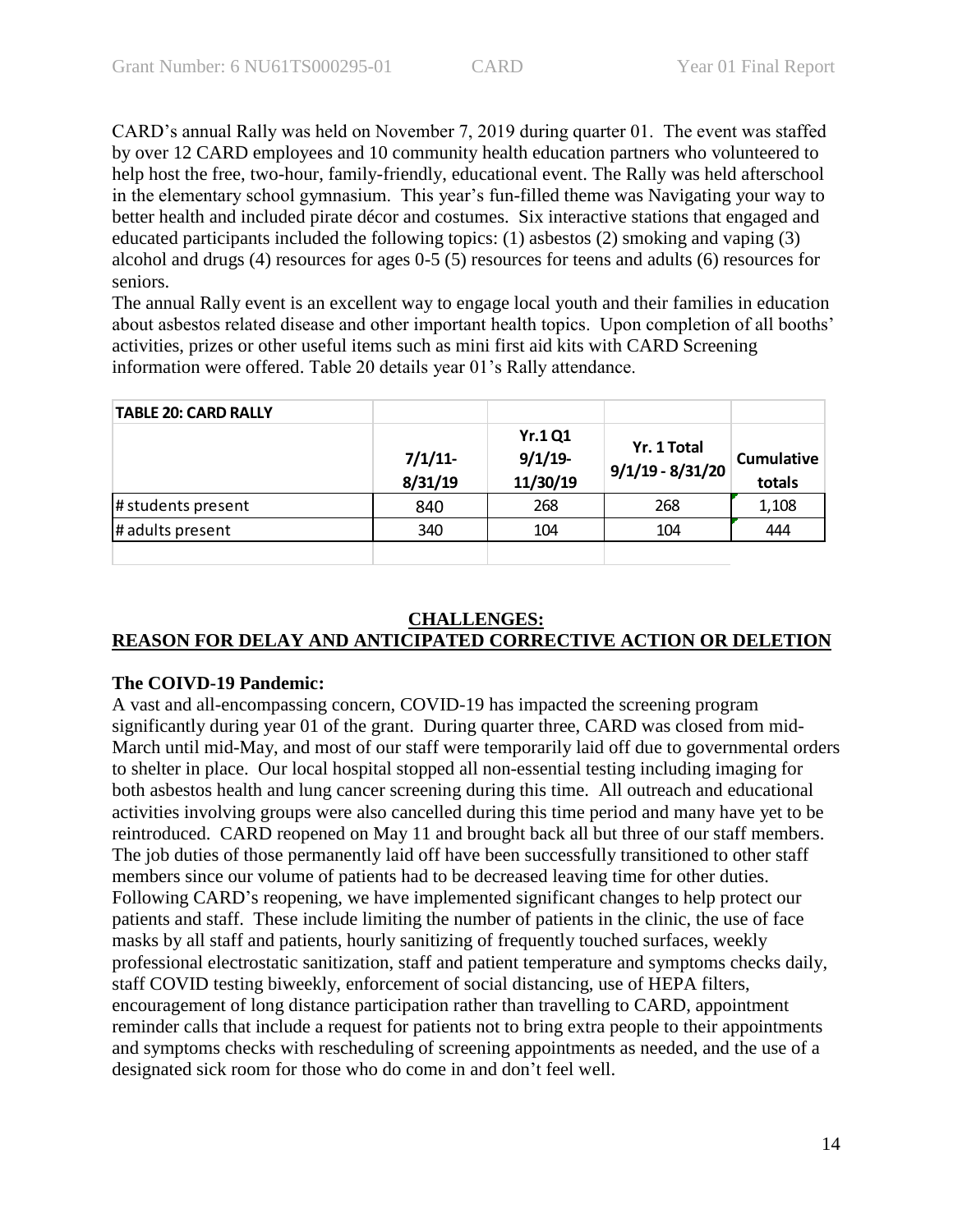Pulmonary function testing has also been significantly impacted by COIVD-19. During year 01, CARD implemented the following precautions when performing breathing tests for screening: tests were conducted in rooms with medical grad HEPA filters in use, techs performing spirometries wore PPE, patients performing spirometry wore face masks whenever they were not performing the pulmonary function tests, following testing rooms were left for 20 minutes so that airborne particles/pathogens could settle and surfaces were then disinfected afterwards prior to the room's next use. As always, disposable bacterial/viral filters were used for each patient, and nose clips and pneumotachs were sanitized using bleach between uses.

### **STATUS OF PROGRAM, SCREENING, INFRASTRUCTURE, AND STAFF**

The grant goals and objectives, including changes from previous grants, were implemented successfully during year 01 with quality assurances in place for delivery of ARD and LCS screening activities, data management, and screening-related outreach and educational activities. The CARD's infrastructure is solid with well-developed processes that have proven effective over the last nine years of grant implementation. Processes have improved over time with ongoing refinement in areas such as screening data management allowing for more efficient data collection and reporting. Completeness and accuracy of the database is evident by consistency of data reported across multiple tables. All data is quality controlled and scrubbed for complete accuracy before reports and table outcomes are generated. All screening CT scans are read by a qualified physician, so a CARD Physician over-reads all CT images ordered by the Physician Assistant.

### Successes:

In grant year 01, the addition of ANA screening was implemented successfully as CARD's staff worked closely with Cabinet Peaks Medical Center (CPMC) staff. An efficient workflow has been established and patients have expressed satisfaction with the ANA component of the screening program. ANA screening information has been added to our outreach and educational materials as well.

Reporting was updated this grant year with a number of new elements being added which help to better track completion and effectiveness of grant goals. Some of these updates included tracking lung cancer screening program participation and dropout rates/reasons, referrals, and findings. Outreach and education efforts are now separated out into local, regional/national, and targeted toward healthcare workers. We feel that these changes to reporting have improved our ability to successfully monitor grant progress and effectively convey results.

Dr. Lee Morrissette, who started at CARD in the beginning of quarter 02 has been very instrumental in refining the ANA workflow and processes for this grant as well as helpoing with administrative tasks and developing and implementing outreach and education for the screening program during the last two quarters of this grant year after our Outreach Coordinator was permanently laid off. She sees some screening patients as well as established patients and we've received very good feedback from them about her care.

CARD's Case Manager received training and is now a certified tobacco treatment specialist. One particularly effective outreach activity conducted during this grant year was distribution of face masks with CARD's screening logo and information. These have been widely used throughout the community and we continue to receive requests for them regularly since Montana